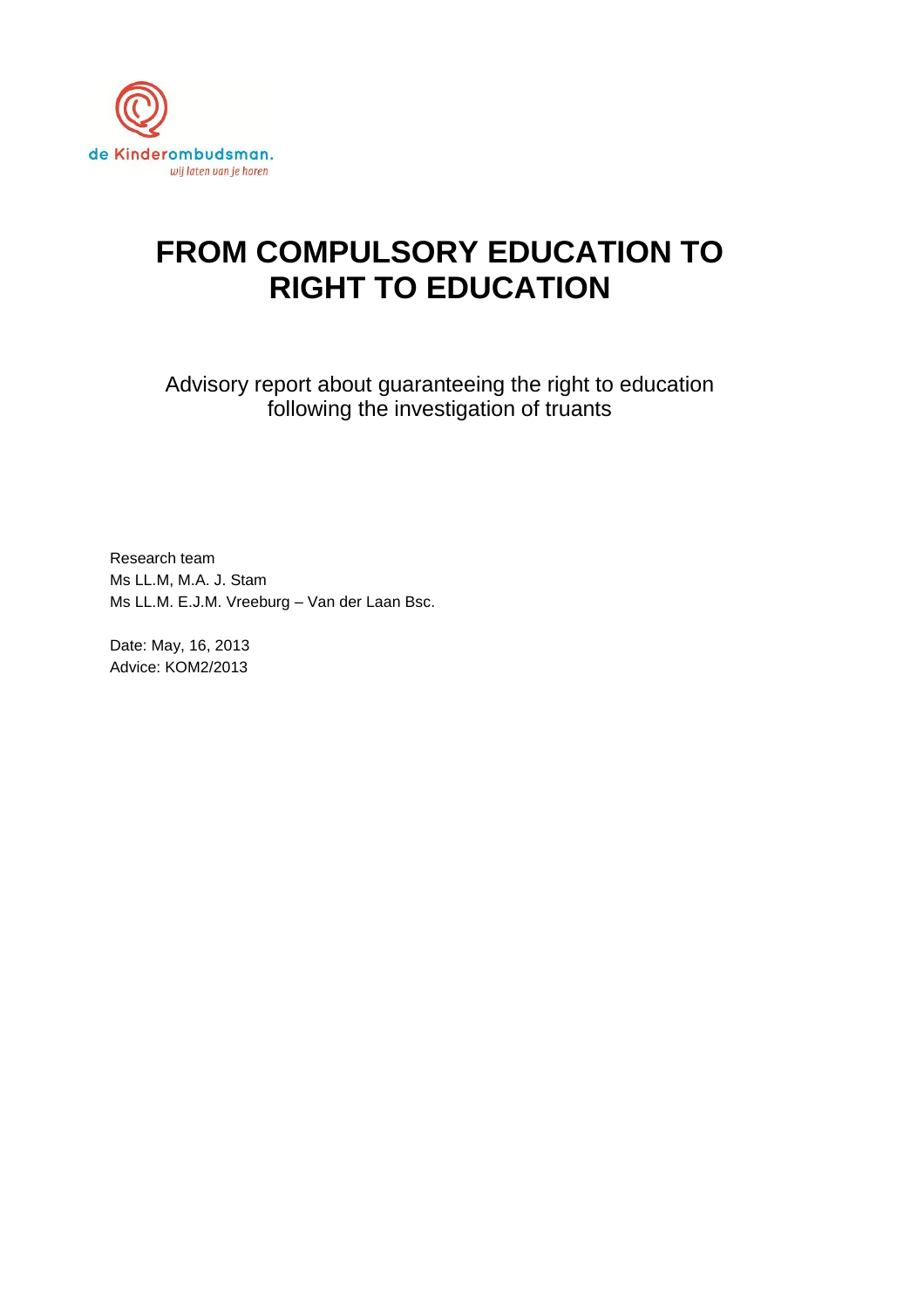Children have rights. These rights are, among others, defined in the Convention on the Right of the Child and apply to everyone under the age of 18. The Ombudsman for Children assesses whether the Dutch government respects these children's rights. The Ombudsman also assesses organisations in education, childcare, youth care and health care. The Ombudsman for Children has diverse tasks.

#### **Research**

The Ombudsman for Children investigates subjects that have to do with the violation of children's rights. He may also start an investigation following complaints that concern individual cases.

#### **Advice**

On the basis of signals and investigations he will provide –solicited and unsolicited- advice to the parliament and diverse institutions.

#### **Awareness children's rights**

It is important that everybody knows there are children's rights and what they mean; children, young people, their parents, schools, the government and institutions. For this reason the Ombudsman for Children spreads awareness among adults, children and young people.

More information, reports and opinions can be found on [www.dekinderombudsman.nl](http://www.dekinderombudsman.nl/)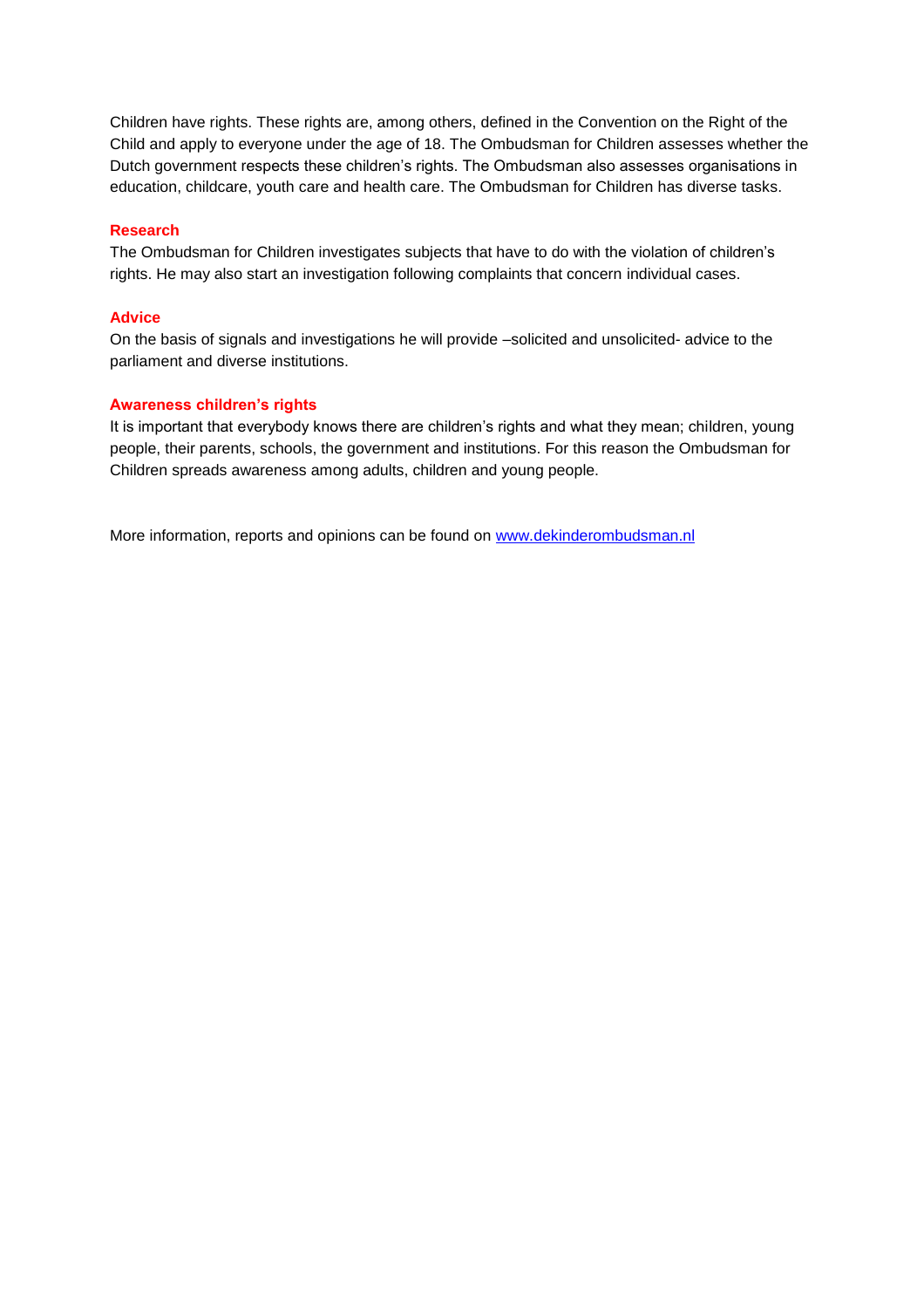## **CONSIDERATION**

On March 21, 2013, the Compulsory Education Day, the Ministry of Education, Culture and Science, published the actual figures of the number of reports of unauthorised absenteeism for the school year 2011-2012. These figures show that also during this school year still thousands of children did not receive education for over four weeks or have been sitting at home (known as truants). This generally concerns children with diverse and often complex problems. All parties within the education system are working to reduce these figures. In addition, a new adequate education system is introduced on August 1, 2014. This system requires schools to provide a suitable place of education for children who need special educational needs for additional support. With this, the duty of care is guaranteed in education in the laws and regulations.

Are all these measures sufficient to ensure the established right to an adequate education in the provisions of Articles 28 and 29 of the Convention on the Rights of the Child? For what to do if a child after prolonged (un) lawful school absenteeism wants to return to education, but cannot handle full school education? Or if the child wants to return to school, but needs more attention or challenges than can be provided in the classroom?

By law, a child must have a school attendance of a minimum number of hours, five days a week. And the funding of education for this child is only paid to the school where the child is registered, which means no home schooling can be financed with this amount. School boards and school attendance officers must look beyond their formal responsibilities to come to an appropriate solution for these children, and have the possibility to deal pragmatically with rules and procedures. Parents are also expected to take the effort to come to a realistic solution. The starting point must be that children go to school. Although for children for whom this really is not feasible, we need to find a flexible - possibly temporary – solution to ensure that children receive the education they are entitled to.

I am aware that education is already being thought of as customised solutions. With appreciation I look at the creative ways in which school attendance officers, schools and parents sometimes meet the specific educational needs of the child. But more is needed to realise adequate education. A shift needs to happen in the Netherlands in thinking about education. A shift from compulsory education to right to education: primarily seen from the child's perspective. Only by acting from the right to education perspective, can the Convention on the Rights of the Child sufficiently ensure this right in the Netherlands.

I thank all the children, parents and professionals for their cooperation in this study. Thanks to their information we were able to realise this report.

Marc Dullaert The Ombudsman for Children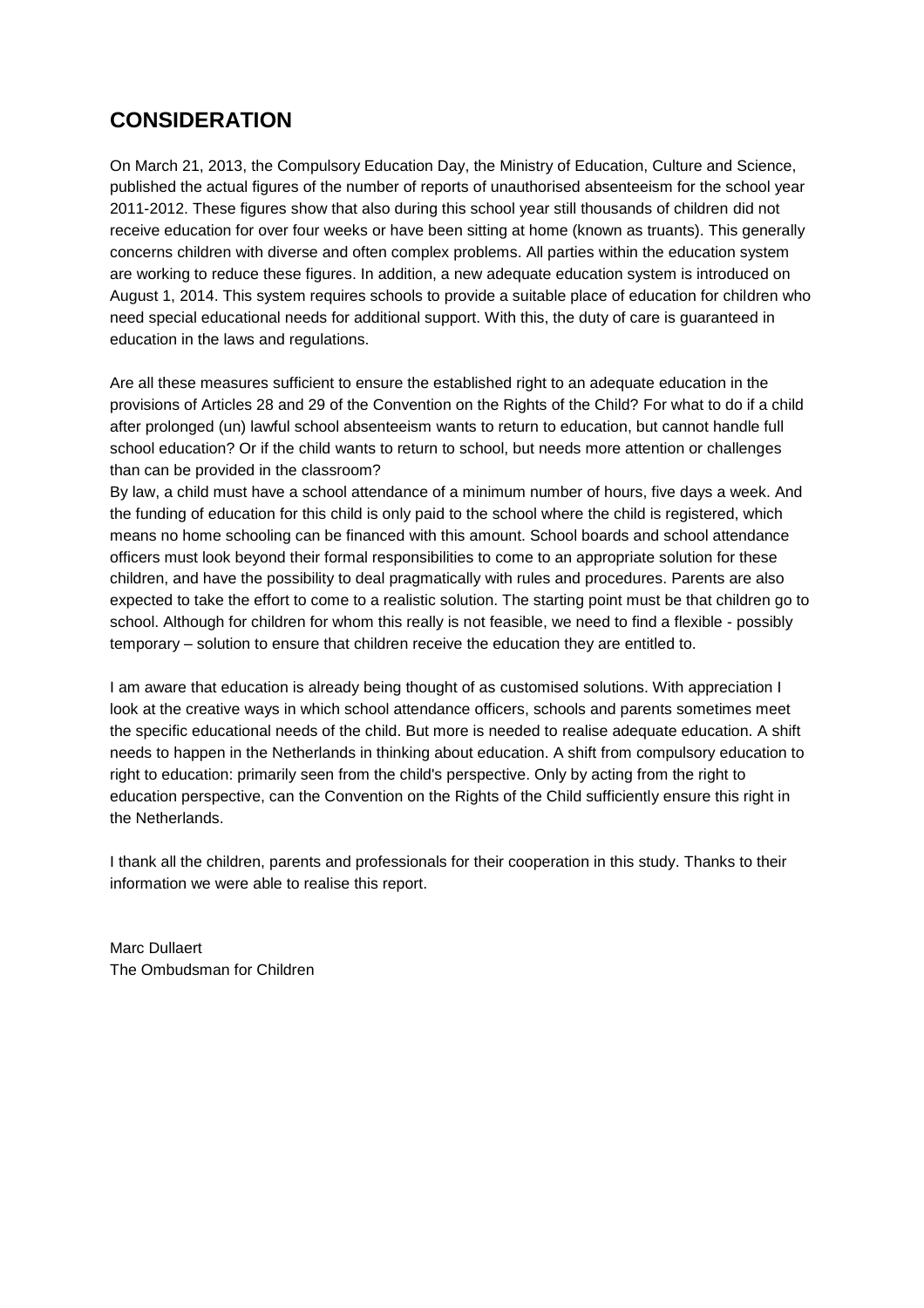## **SUMMARY**

#### **Motive**

Every child has the right to education, which is aimed at the fullest possible development of its personality, talents and mental and physical abilities. This right follows directly from Articles 28 and 29 of the Convention on the Rights of the Child (CRC). Despite this law, thousands of school-age children are still not participating in education in the Netherlands for longer periods during the year. Since his appointment in 2011, the Ombudsman for Children has received regularly signals, complaints and questions concerning this matter. This particularly concerns children who want to go to school, but for whom this is not feasible due to special educational needs in medical, social, intellectual or emotional areas. The question is why it does not seem possible for these children to participate in adequate education. To answer this question, the Ombudsman for Children decided to do a field study on its own initiative. The study focused on the issues that stakeholders in the education sector, including parents and children themselves, experienced towards solving the problem of truants. The Ministry of Education, Culture and Science (OCW) and the Education Inspectorate were also questioned.

#### **Outcomes study Ombudsman for Children**

The Ministry of Education indicated during the study that it identifies the truants problem and sees the solution to this problem mainly in the legislation on adequate education. The concomitant duty of care, which requires schools to provide children with additional support needs adequate education, would provide a solution. The most striking bottleneck from the educational sector, however, is the lack of flexibility to meet the support needs. Education that is based on the specific educational needs of the child requires customisation, and within the current educational system there is not enough room to provide this customisation. According to the education sector, the creation and implementation of customised education is hampered by the following problems:

- laws and regulations and the ensuing education are mainly based on compulsory education and schooling; therefore lacking room for customisation. This also means that the funding for a child cannot be divided between several forms of education and that separate funding streams for education / care combinations clash;
- there is insufficient flexibility with school boards and teachers regarding the creation and application of customisation. Education Inspectorate monitoring plays an important role, because of its focus on income and graduation rates;
- parents, schools and school attendance officers are deficient in early expert support and advice regarding customisation;
- school attendance officers often focus on enforcement of the Compulsory Education Act and too little on the initiation of customisation; they therefore do not think along enough to come up with any suitable solution;
- legal power is often missing in the education sector so that customisation can come to fruition;

### **Conclusion**

All children are equal, but not identical. They each have their own qualities and abilities to which they should be addressed and challenged. Instead of labelling and stigmatisation, the education sector must respond flexibly. The right to education demands to bring out the best in every child. For this reason, customised education must be supplied to children with special educational needs. The right to education demands to bring out the best in every child. Customisation must therefore be supplied to children with special educational needs. However, the field of education experiences too many problems to meet this customisation. Even with the by the ministry said introduction of the system for adequate education and the related duty of care, these problems are not solved. More is needed. To make customisation possible a shift should be made in thinking about education, a shift from compulsory education to the right to education be introduced. In education, the focus should not be on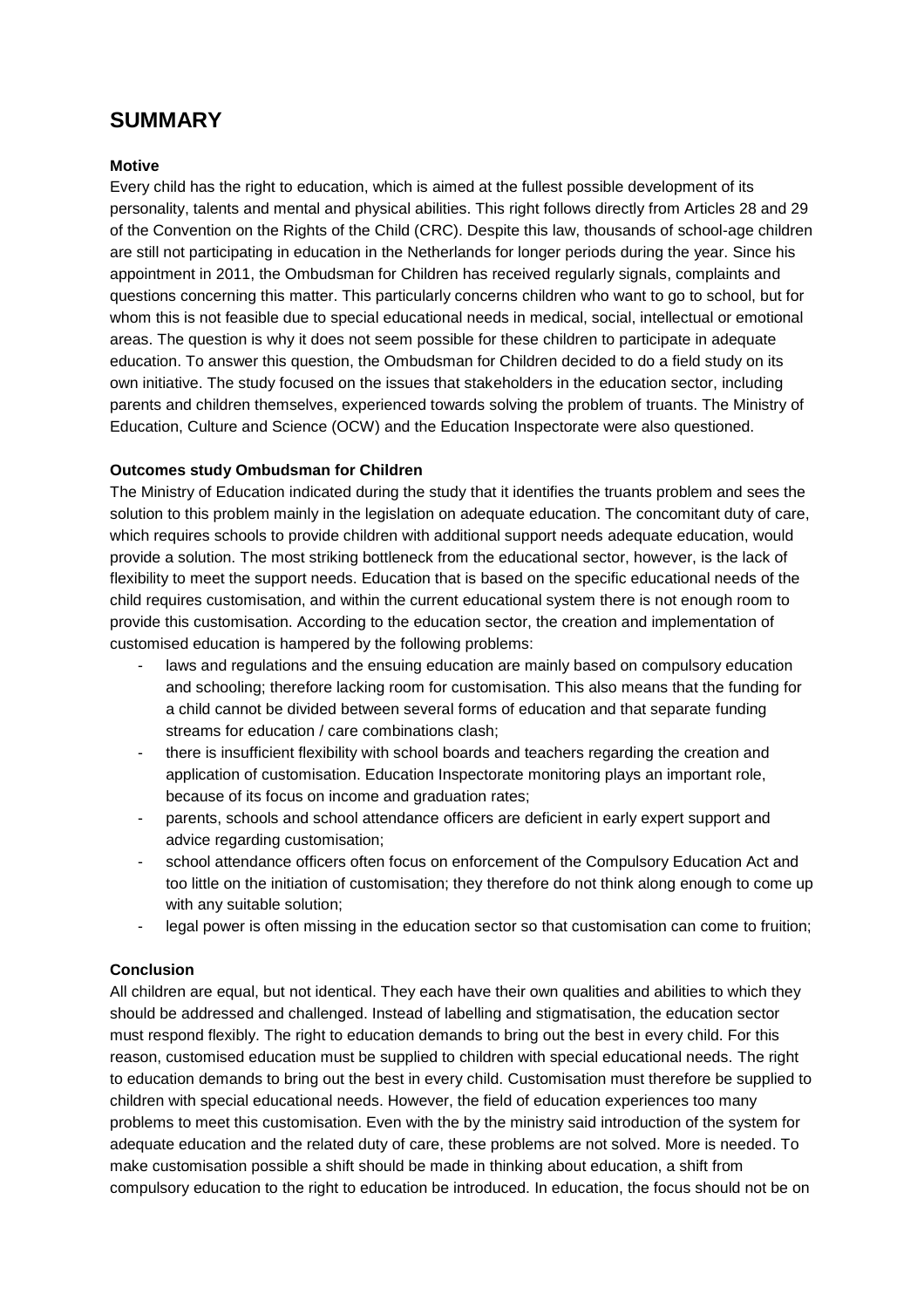the supplier of education, but on the child's perspective, what does the child need! Only then the question should be asked as to how this can be realised. The needed customisation of adequate education can only be delivered by considering education from this approach. Only this way, the rights of the child can be met.

#### **Recommendation: Make customisation possible!**

To make customisation possible, the mental shift from compulsory education to right to education should be done within the Dutch educational system. The Minister and the State Secretary to take the following measures to do so:

- allow such an interpretation of laws and regulations, that it leaves room for customisation within the educational system. The Compulsory Education Act was created to protect the right to education and should not form an obstacle. For children with special educational needs it should therefore be possible to derogate from the requirement of physical presence in school, making (combinations of) other forms of education legally possible. Ensure decompartmentalisation and distribution of financial flows, so that customisation can be financed;
- encourage education to create and implement customisation. Stimulate school boards and teachers to make the mental shift to right to education and make sure they are adequately equipped in terms of competencies, information and time to provide this customisation. Give them their trust and adjust the method of supervision by the Inspectorate of Education in such a way that customisation is rewarded.
- make it possible that the expertise of the education consultant in the field of customisation by parents, schools and school attendance officers can be used early, before an indication or before the child is sitting at home;
- make sure that the right to education perspective is incorporated in the process of compulsory education officials so that they focus more on customisation. Then encourage them to unite, for example in regional offices, so that quality, continuity and uniformity are increased and guaranteed;
- appoint per region a right to education director with legal power allocated by the government, to whom a case can be "scaled up" if the search for customisation still leads to a deadlock. This right to education director must be an independent experience expert in the educational field. He should review the case with a fresh approach and take charge of chain management. Then he must be passionate, call on parties to fulfil their responsibility and, if necessary, take binding decisions concerning the required customisation.

### **Execution: truants Agreement**

In order to implement these measures, the Ombudsman for Children, the Minister and the State Secretary for Education recommend to come to an agreement with parties within education including the PO council, the Secondary Education Council [PO Raad], the MBO council [MBO raad] the Work Conduct project, Education Consultants Agency (+) [Bureau Onderwijsconsulenten(+)], the Association of Dutch Municipalities and branch association Ingrado, possibly supplemented with National Health Authority [GGD], mental health care [GGZ] and youth care, in which the following is agreed:

- the central government and the education sector interpret laws and regulations in such a way that there is room for customisation. Flows of funds are de-compartmentalised and divisible, in order to finance this customisation;
- school boards and teachers make the mental shift to right to education to initiate and implement customisation. They are sufficiently equipped in terms of competencies, information and time to provide this customisation. The manner of supervision by the Education Inspectorate is adjusted accordingly.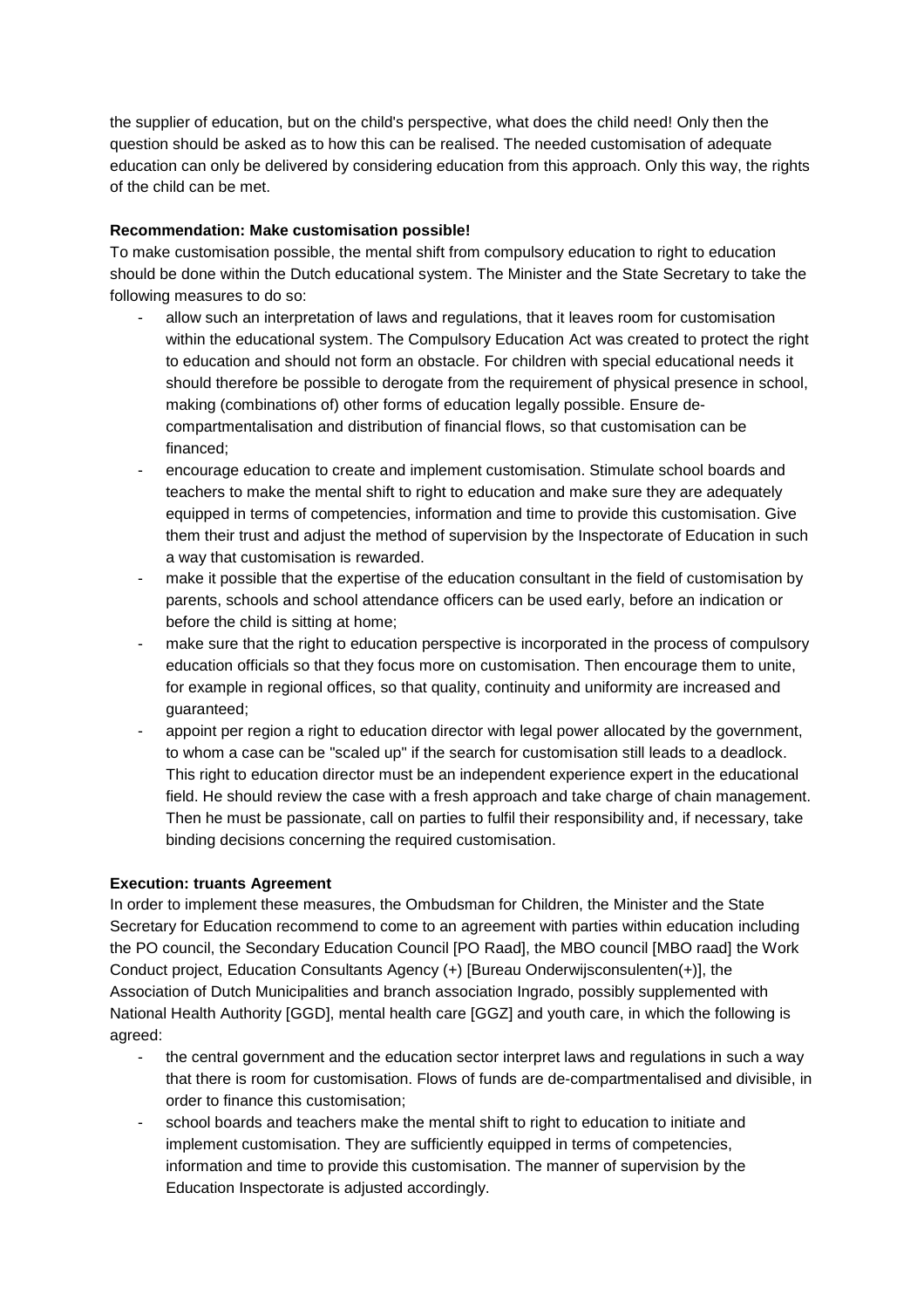- parents, schools and school attendance officers can utilise the expertise of the consultants ahead of time, and not only after four weeks of sitting at home or after indexation of the child;
- in cooperation with Ingrado, municipalities integrate the right to education perspective in the methodology of compulsory education officials and unite them at regional level so that quality, continuity and uniformity can be jointly increased and guaranteed.
- within their region, school boards jointly deploy a right to education director with legal power allocated by the government, to whom a case can be "scaled up".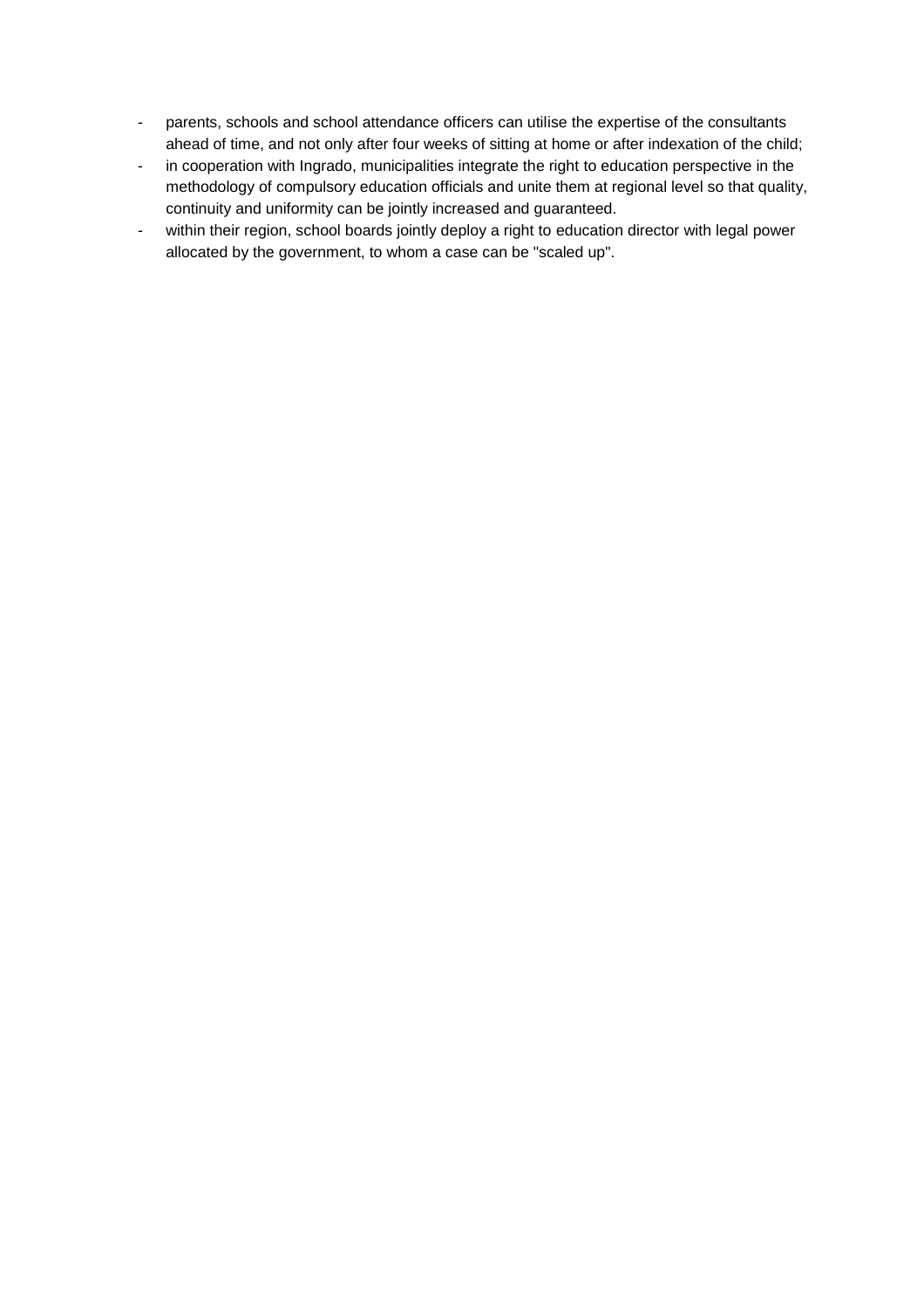Table of Contents

#### **1. READING GUIDE**

#### **2. RECOMMENDATION**

2.1. THE RIGHT TO EDUCATION 2.2. RIGHT TO EDUCATION AND COMPULSORY EDUCATION 2.3. MOTIVATION RESEARCH OMBUDSMAN FOR CHILDREN 2.4. METHOD OF RESEARCH

#### **3. OUTCOMES AND CONCLUSIONS**

**3.1.** LAWS AND REGULATIONS AND FINANCING **3.**2 FLEXIBITLITY SCHOOL BOARDS, TEACHERS AND EDUCATION INSPECTORATE 3.3 SUPPORT FROM THE EDUCATION CONSULTANT 3.4. SCHOOL ATTENDANCE OFFICER 3.5 LEGAL POWER 3.6 ADEQUATE EDUCATION: SOLUTION FOR TRUANTS? 3.7 FINAL CONCLUSUION: TRUANTS AGREEMENT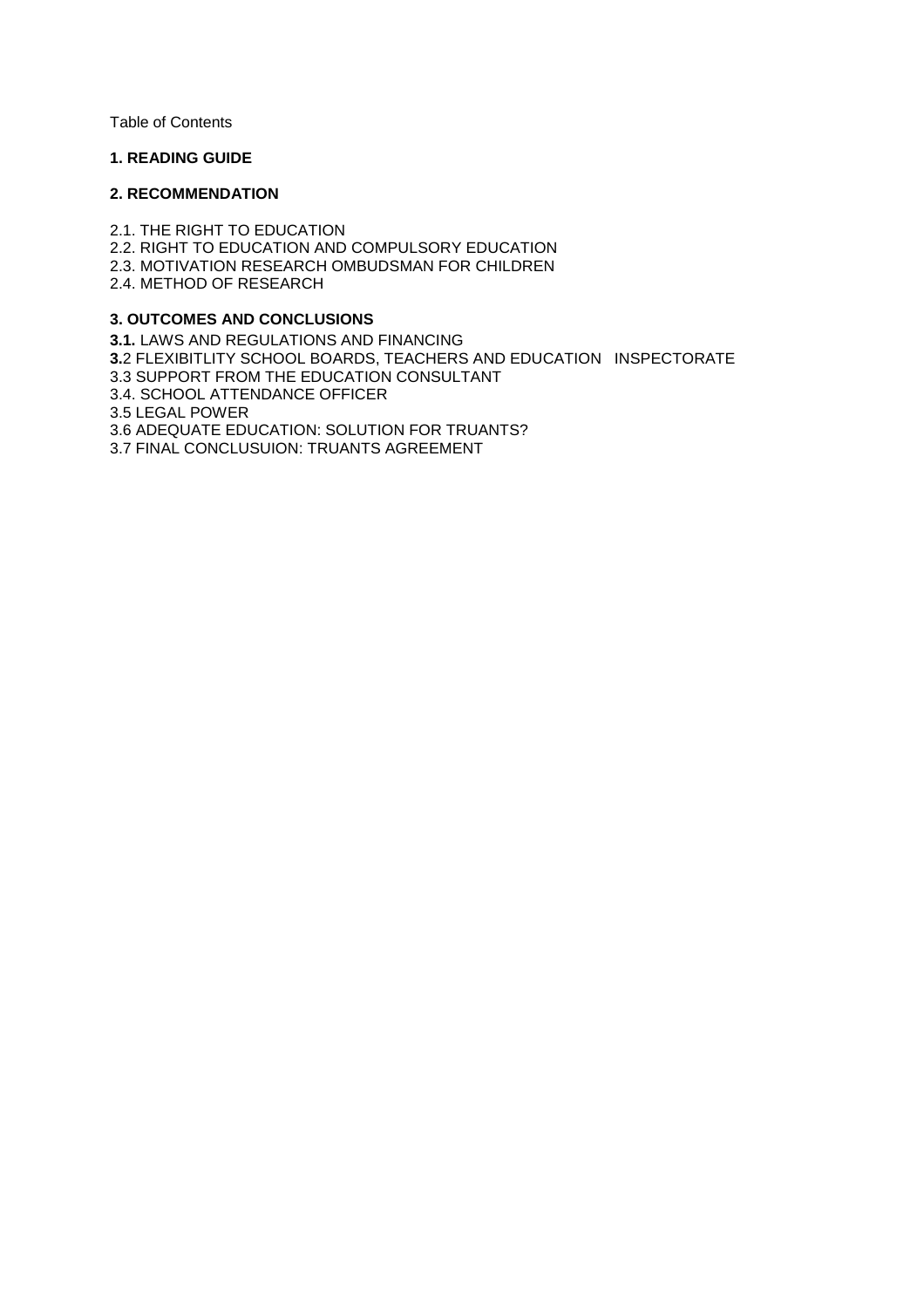#### **Elle (18)**

"I've been officially at home for six months. But actually I haven't been to school that much for years. I am lagging far behind. Especially mathematics is a problem. I kept up with language by reading a lot on the Internet.

From the second year of pre-vocational school [vmbo], I was often sick. I just did not feel good, I had pain in my muscles, was tired and nauseous. Nobody could find anything and I was told that I was a poser. I had to go to a psychologist and a psychiatrist. Because there was no evidence that there was something wrong with me, I had to deal with the attendance officer and the judge, who gave me a community service order and an education order. Compulsory education also found that my parents did too little, so I got a family guardian. She threatened to remove me from my home if I didn't do what she said. I'm glad I'm rid of her.

My mentor sent me assignments for Dutch and mathematics only in the beginning when I got sick. After a while, this stopped. Being at home all the time is no fun. Without distraction you constantly notice that you're not feeling well. And I lost my friends. I have little structure, but try to get up early. My school thought I was a burden, but changing schools failed. A new school did not want me after they had been in touch with the old school. Since I had no indication, I could not get home schooling. Since last year I have proof that I am not a poser. By chance, the pediatrician found out that I have the disease Addison Biermer. My mother gives me vitamin B12 injections and I'm doing better. I would like to follow training for animal care, but I can't with just a few years of pre-vocational schooling. I now have my own guinea pig care at home and I work together with my mother at the animal ambulance. The supervisor of the education order So-Cool, the only one who really helped me, advised me to gain experience through volunteering. Maybe I'll en up in animal care this way. If I were the boss of a school, I would show more interest in children who are often ill. I would give more homework and keep in close contact. I'm quite happy right now, especially because I'm eighteen years old and do not have a guardian and compulsory education anymore."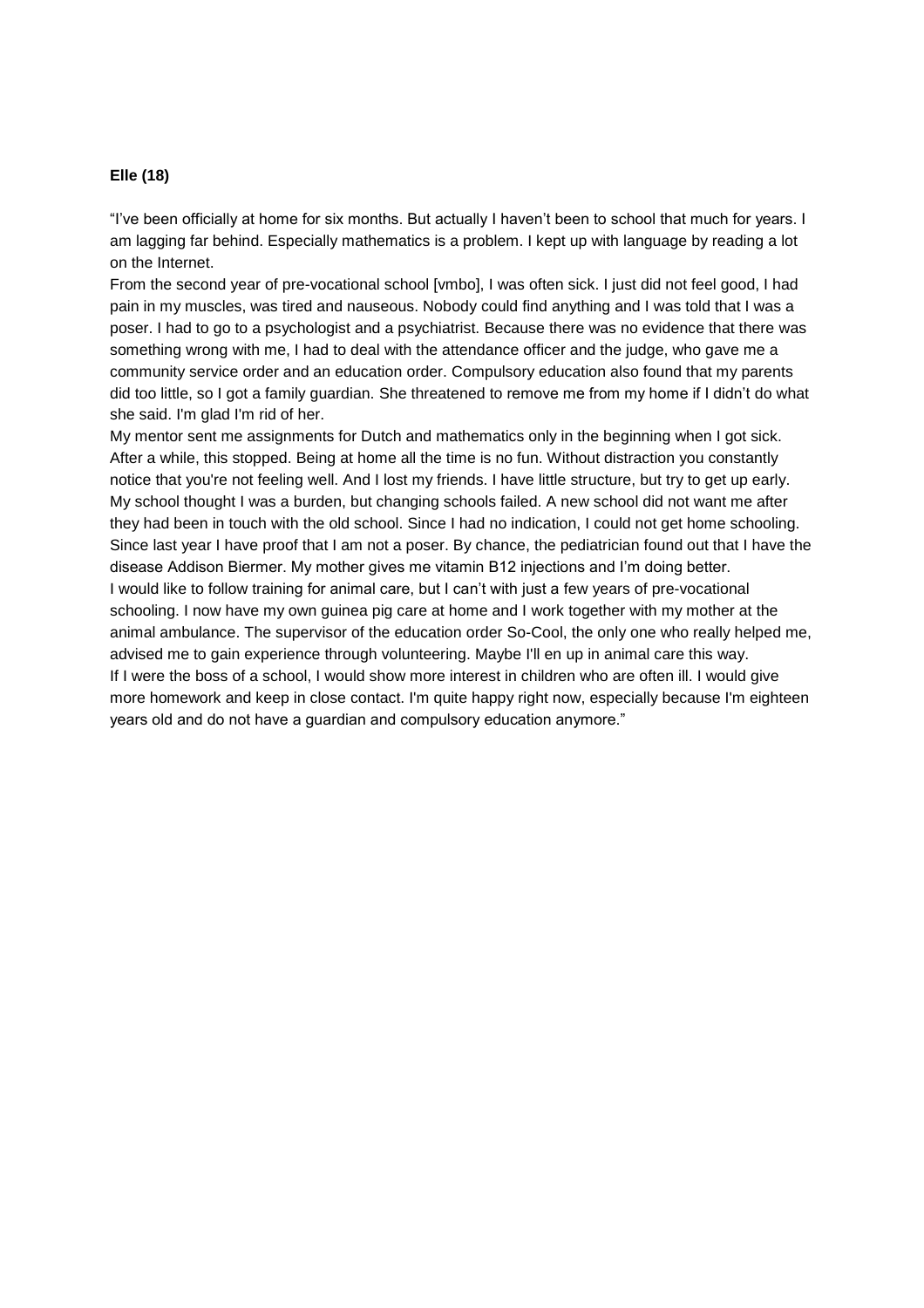## **READING GUIDE**

This is the advisory report of the Ombudsman for Children on guaranteeing the right to education in law and practice. This report was written in response to research into truants. Chapter 1 contains the recommendation of the Ombudsman for Children to the Minister and the State Secretary of Education. Chapter 2 provides an introduction to the study. Chapter three presents per paragraph the findings and conclusions on which the recommendation is based. It also considers the new system for adequate education. The following is a final conclusion.

Between the chapters you will read true stories of parents and children, who have contacted the Ombudsman for Children. The names of these children are fictitious. Some good examples are also provided.

In Annex 1 you will find the accountability of the research. Finally, in Annex 2 there is a brief overview of children's rights relating to the right to education [annexes are only in Dutch]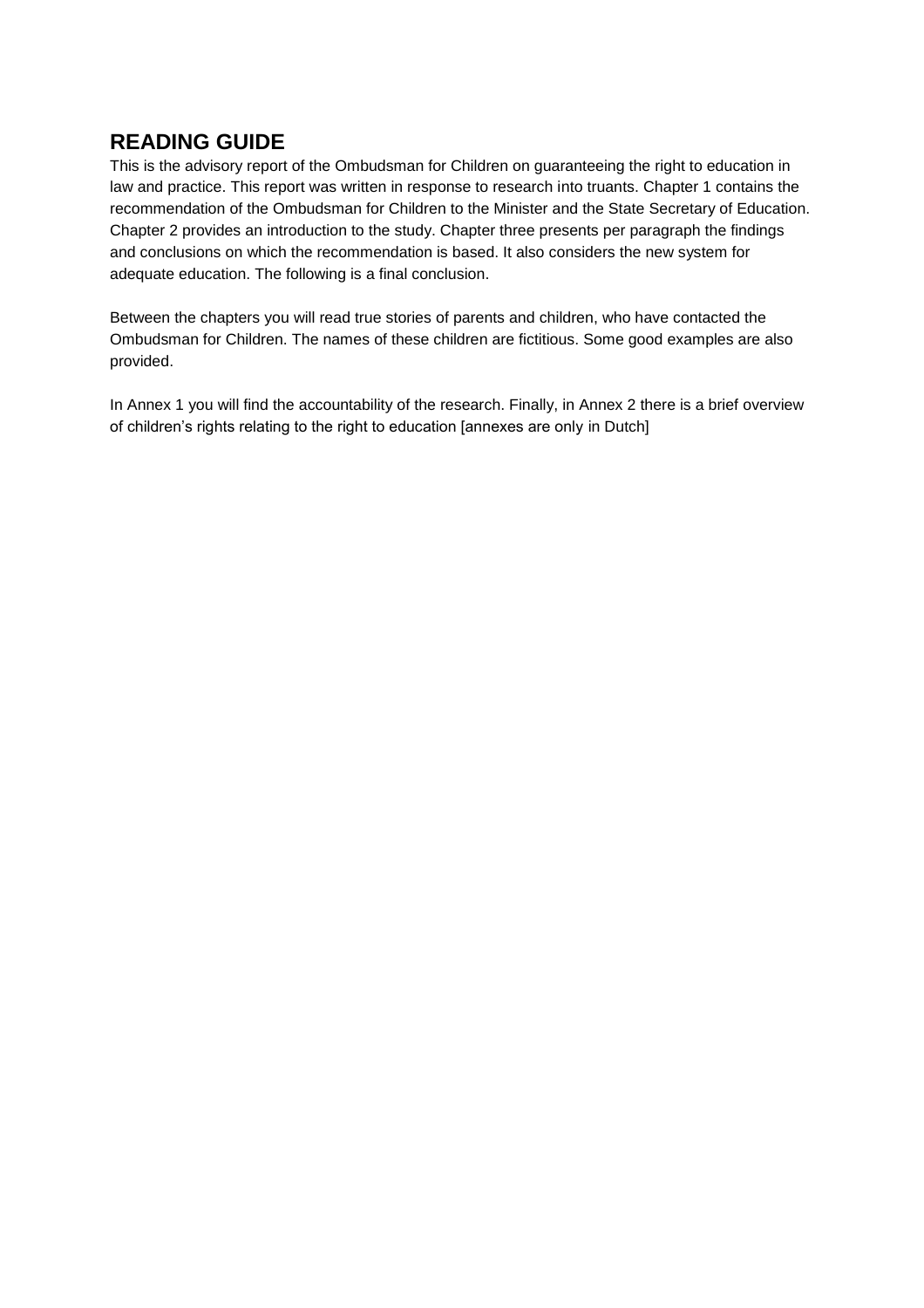#### **Cees, 10**

l

"I have been home from school for nine months now. It all started with meningitis. I get tired very quickly and I need a lot of help for example with dressing and washing, but also to ensure that I take enough rest and to see how I will do that day.

In the beginning I still went to school twice a week for an hour and a half. That was very nice. I saw my friends and I learned difficult things. I like that. I also had a teacher at home twice a week for a onehour lesson. But now I don't go to school anymore. It isn't that I don't want to go to school, but I need a lot of help and, according to the government, you are then not allowed to go to school. The help that I need has to be paid out of a PGB  $^1$ and I only receive this if I don't go to school. My parents had to choose: help the whole day or a few hours to school and no help.

I do not like it at all that I can't go to school and that the teacher does not come to our house anymore. The school also wants me back. I hardly see my friends. I do not have the lessons my friends have and I do not learn the same things. My brother and sister go to school and I find that very difficult. It's like I'm being punishment. I was sick and now I can't go to school, while I haven't done anything wrong?! The government is wrong and I am angry and sad about it. Anyone who is helping me out does so well, but we cannot ignore the rules.

I'm also bored. To fill the days I read a lot. My mom gets information books from the library. If I'm not too tired, I play with Lego for example, or I make construction works of wood. Sometimes I work on the computer. In the beginning I also played with friends from school sometimes, but because I'm no longer in school, I almost never see my friends.

It's a stupid rule that you can't go to school if you need a PGB. If I were a director of a school, I would ensure that children like me could still come to school. Then they can learn and make new friends and they do not have to feel alone. When I think about my future, I'm not happy. I would like to high school, do experiments with chemistry and physics, get a diploma and get a job. But this is not possible if the government does not change the rules.

If I had to give up a wish list, it would be my wish that I could just go to school, that I could learn, because I'm pretty smart! I would also like to have enough lesson that I will be able to high school and get a diploma."

 $1$  PGB: personal budget. In the case of Cees this is a PGB under the Exceptional Medical Expenses Act indication daytime activities.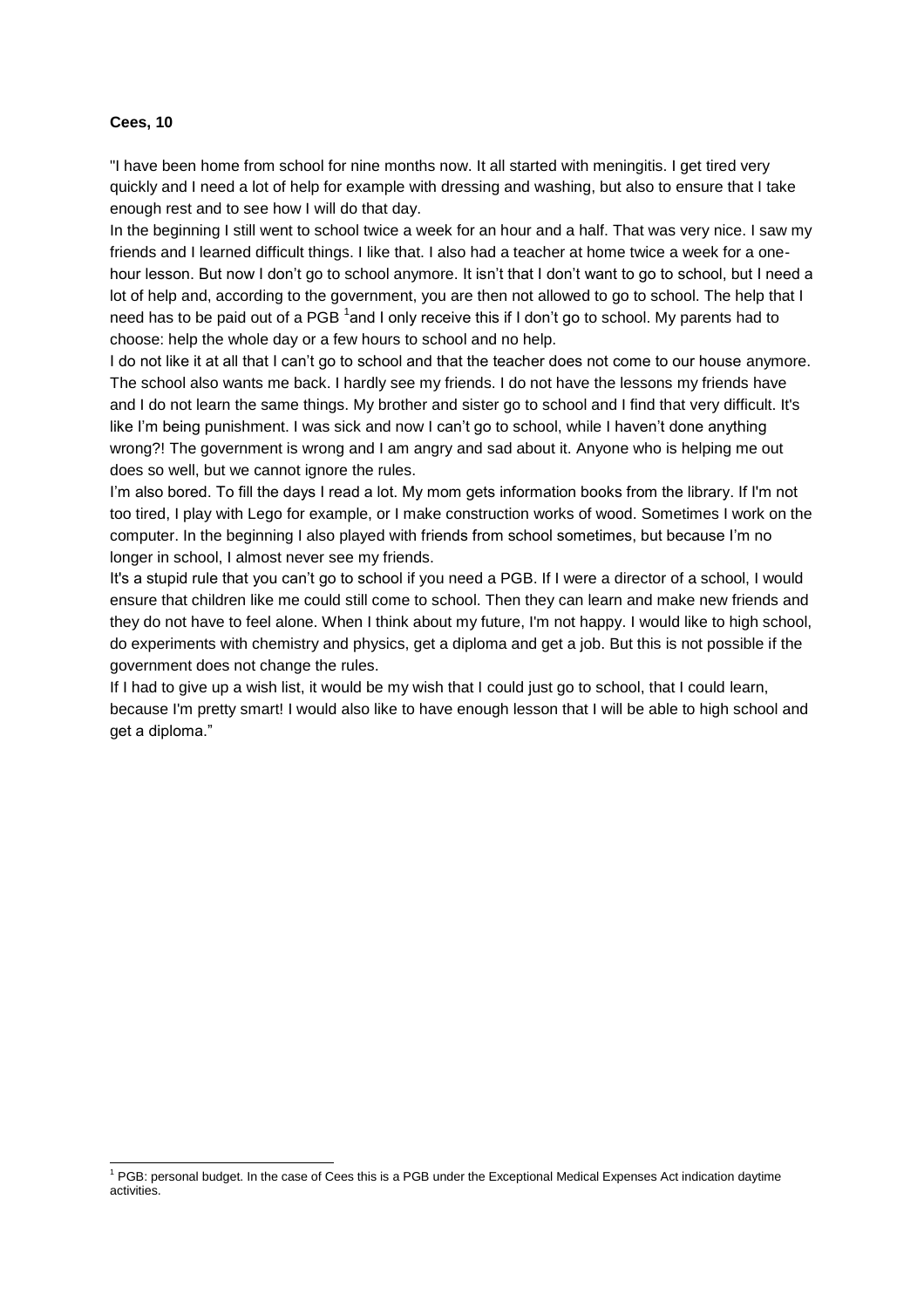## **1. RECOMMENDATION**

## **MAKE CUSTOMISATION POSSIBLE WITHIN EDUCATION! AND SUPPORT THIS WITH A TRUANTS AGREEMENT**

The following is recommended to the Minister and the Secretary of Education, Culture and Science:

Come to an agreement with the relevant parties in the education sector, such as the PO council, the Secondary Education Council, the MBO council, the project Conduct Work, Office of Educational Consultants (+), the Association of Dutch Municipalities and branch association Ingrado, possibly supplemented with Health Care, Mental Health Care and Youth Care, in which the following is agreed:

- The central government and the education sector interpret laws and regulations in such a way that there is room for customisation within the educational system. Compulsory Education was created to protect the right to education and to this end should not be an obstacle. For children with special educational needs, it should therefore be possible to derogate from the requirement of physical presence in school, allowing (combinations of) other forms of education or care to be legally possible. Funding streams will be de-compartmentalised and divisible as much as possible, so that customisation through multiple forms of education can be financed.
- School boards and teachers make the mental shift from compulsory education to right to education to create customisation and implement it. They are sufficiently equipped in terms of competencies, information and time, to provide this customisation. They are given trust and the method of supervision by the Education Inspectorate is adjusted in such a way that schools are rewarded for customisation.
- Parents, schools and school attendance officers can use the expertise of the consultants ahead of time, even before the indication of the child, or before it stays home.
- In cooperation with Ingrado, municipalities integrate the right to education perspective in the methodology of compulsory education officials and unite them at regional level so that quality, continuity and uniformity can be jointly increased and guaranteed.
- Within their region, school boards jointly appoint a right to education director with legal power allocated by the government, to whom a case can be "scaled up" if the search for customisation still leads to a deadlock. This right to education director must be an independent experience expert in the education sector. He should review the case with a fresh approach and take charge of chain management. He is passionate, calls on parties to fulfil their responsibility and, if necessary, take binding decisions concerning the required customisation.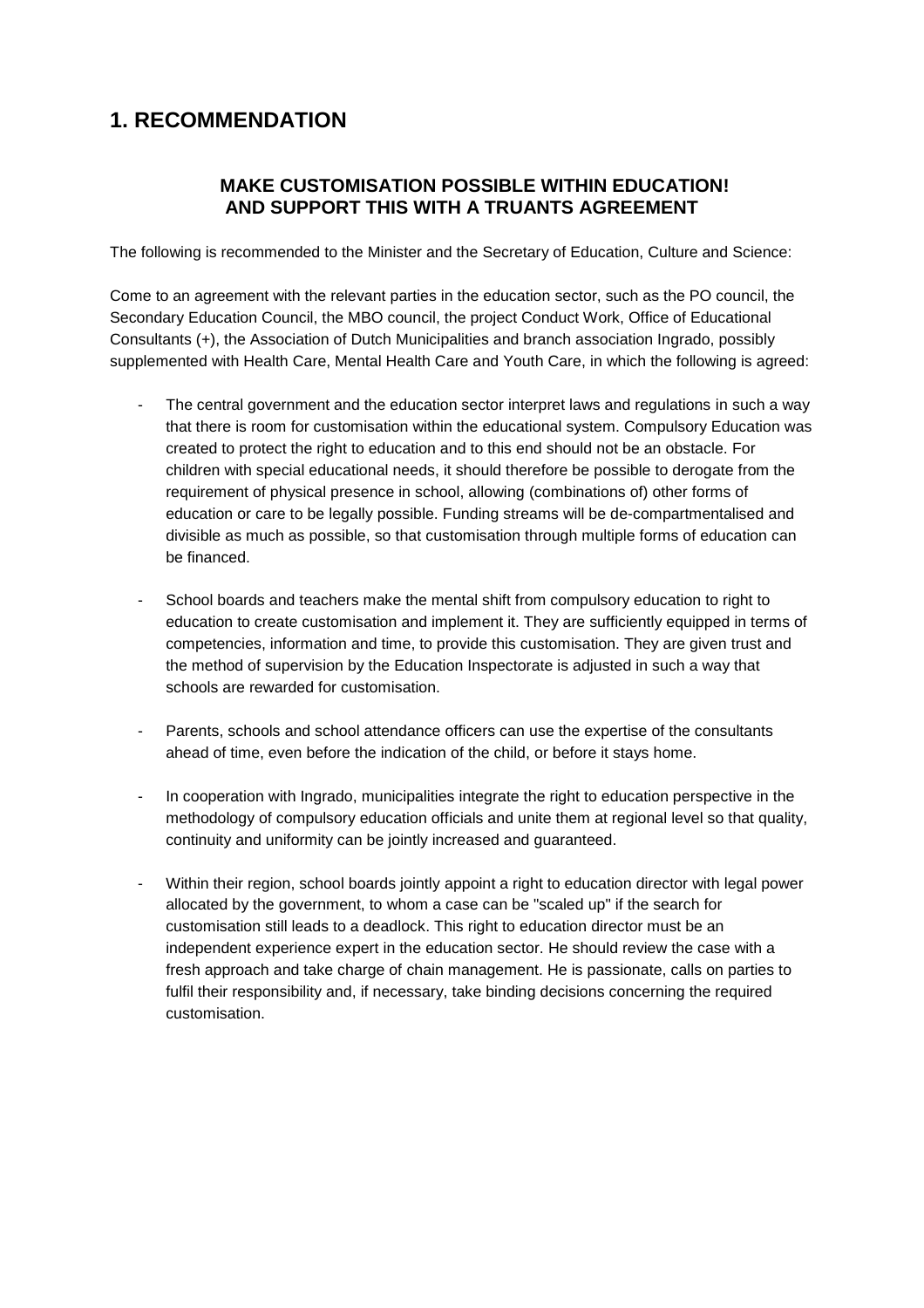#### **Nina, 14**

"Because I needed little sleep, I taught myself to read at night when I was three and a half years old. With my older sister's type case. I really looked forward to going to school. There I proved to be a quick learner and, although after much struggle, skipped two classes. I have had many physical complaints during my school because I was bored and had to adapt. A hospital test on my sixth year showed that I was highly intelligent. Now I'm fourteen years old and I've been at home for more than a year. I visited six different schools in total. I always found the explanation in classrooms unnecessary: I wanted to start right away. All schools promised me some extras. At the last school I was going to develop a cool computer game. But it turned out to be so simple, one boy even explained to me what a 'background' was. They did not believe at that school that I was highly intelligent. I had then lost interest and my grades went down. I was not allowed to go to  $3VWO$   $3<sup>rd</sup>$  grade pre-university education] while I could easily handle it. The coordinator of the school failed to honour the commitments and stopped me from going to another school, while the director had just given my father permission.

I was sick a lot, had headaches and pain in my legs. The Mental Health Care [GGD] doctor made it worse with a notification towards the AMK.<sup>2</sup> My parents had to go through the whole process and my sister was not allowed to go to school for thirteen weeks during the investigation.

And so I ended up at home, with exemption from compulsory education to recover. I now follow the last years of secondary education through correspondence courses at my own tempo. That suits me well and my physical symptoms are gone. My parents and grandparents pay for the education. My grades are much higher than in school and I skipped a class again. I'm going to do final exams in 2014. I don't miss school, I'm happy with how things are right now. My dream is to go to college in New York.

My two sisters are also highly intelligent and we had to move for their schools. We now have little money and live in a small cottage for the time being. Our old house has not been sold yet. A solution for me would have been a good mentor with knowledge of giftedness and a Montessori school for secondary education. There you can determine your own pace as a highly gifted person."

 $\overline{a}$ 

 $2$  Advies-en Meldpunt Kindermishandeling [Advice and Support Centre Child abuse]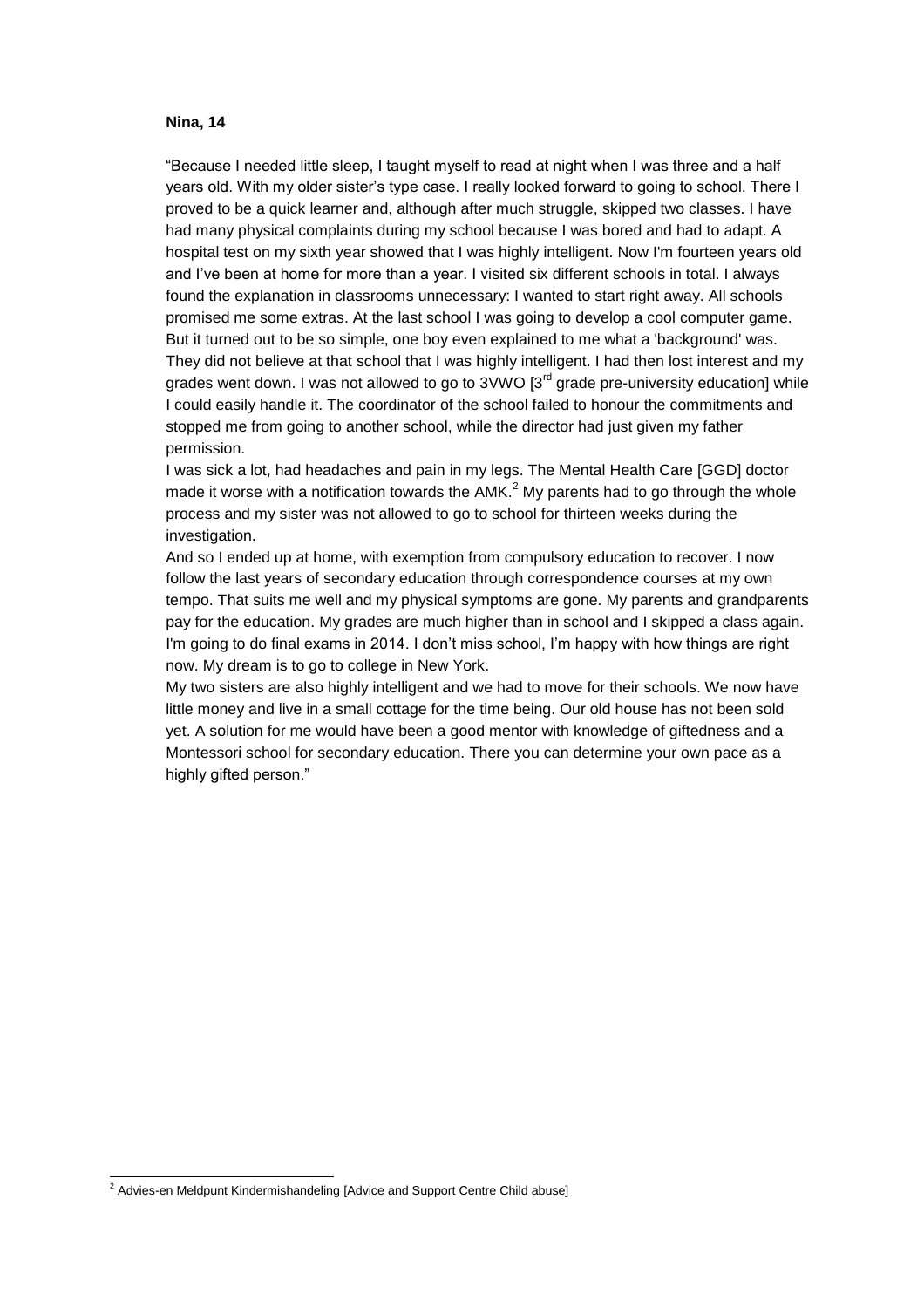## **2. INTRODUCTION**

### **2.1. THE RIGHT TO EDUCATION**

Every child has the right to education. This right follows directly from Articles 28 and 29 of the Convention on the Rights of the Child (CRC). Under this Convention, the emphasis should be on the right to education. Education should be seen from this perspective and it should always be possible to claim the right to education. This is a right of a child to fully develop his personality, talents and mental and physical abilities. Right to education means that adequate education should be available, or education matching the capabilities of a child with attention to both cognitive development and the development of other talents. The starting point is a class and inclusive education for everyone, including children with disabilities. The government is responsible for ensuring that this can be achieved on the basis of equal opportunities.

Schools need to provide a safe and humane environment with suitable staff. Parents are responsible for the upbringing of a child and for personal care. They should also make sure that the child goes to school. They share that responsibility with the government. The government must ensure the conditions, so that education for every child is possible. This means available and accessible education, also for children with special educational needs, that meets the capacities of the child.

### **2.2 COMPULSURY EDUCATION AND COMPULSURY SCHOOLING**

The right to education under the CRC is not explicitly included in the Dutch constitution. Education is regulated by the Compulsory Education Act and the resulting sector laws In the Netherlands. The Compulsory Education Law was introduced more than a hundred years ago to protect children from environmental influences, such as having to work early, which may prevent them from exercising their right to education. This law was replaced in 1969. Much has changes in the last hundred years. Through time, learning as a privilege has been taken over by compulsory education, and now applies to the age of eighteen. Compulsory education in the Netherlands is equivalent to compulsory schooling; Parents should make sure their children are enrolled in school and that they regularly attend this school. The rules for school attendance are defined. And from the age of twelve, children themselves are also responsible for regular school attendance. Only in exceptional cases, the child may (temporarily) be exempted from compulsory education.

According to the Compulsory Education Act, education should be followed in schools that meet the quality requirements. Education at home or in places other than school does not meet these requirements. The main reason is that, according to the Compulsory Education Act, children should be enrolled in a school within the meaning of that Act and they should visit that school regularly. Compulsory education may also be performed at a private school, provided it is recognised by the Ministry of Education. These private schools are, however, not funded by the government. Over time, the rules regarding truancy have been increasingly tightened and guidelines are established to prevent early dropouts. In the Netherlands, children need to obtain their basic qualification. This is a HAVO, VWO or MBO (level 2) degree [secondary education, pre-university education or vocational education]. Achieving such a degree means a stronger position in the labour market and therefore less likely to be unemployed or involved in crime, says the Minister of Education<sup>3</sup>

 $\overline{a}$ <sup>3</sup> [www.rijksoverheid.nl](http://www.rijksoverheid.nl/)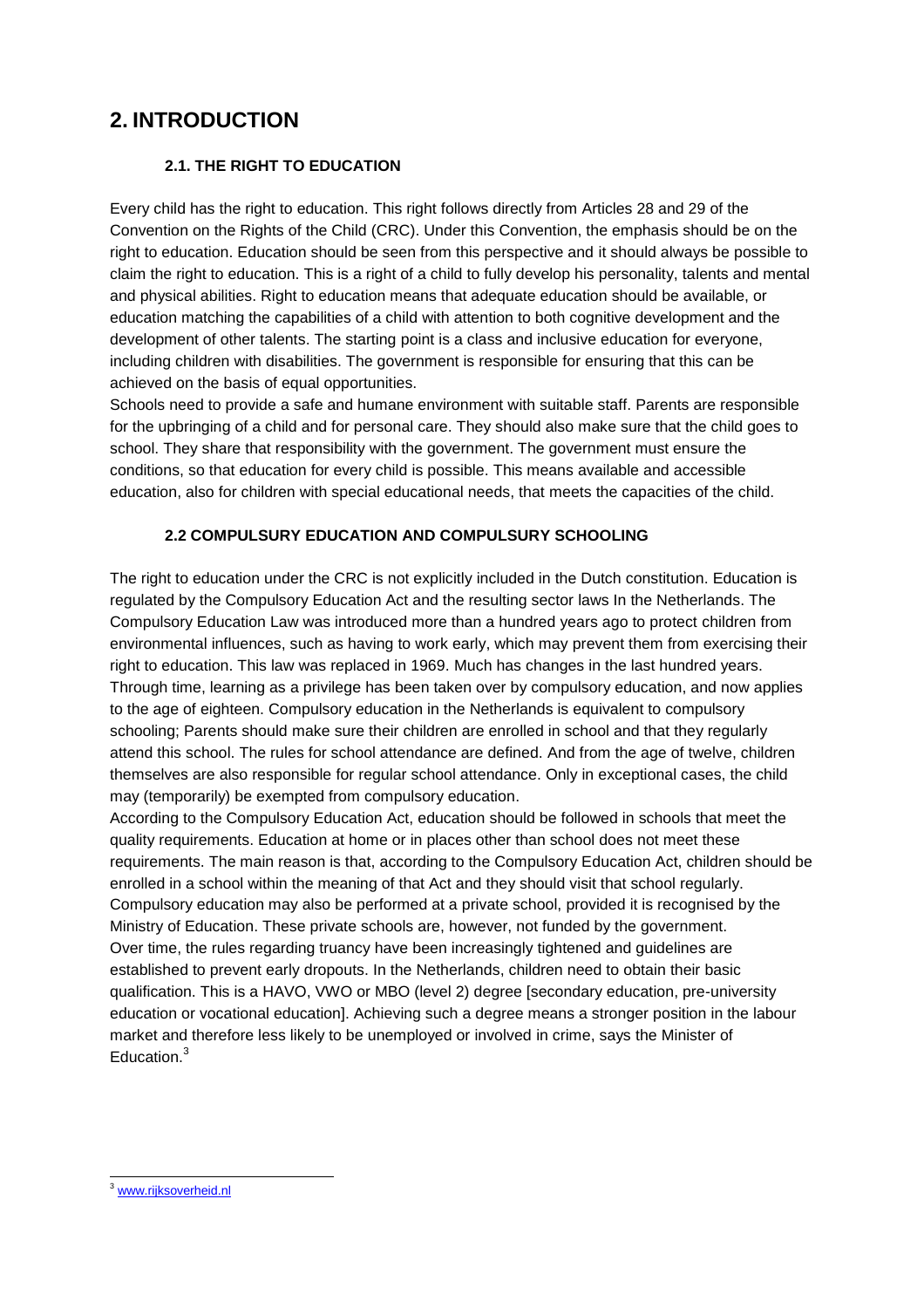#### **2.3 MOTIVATION RESEARCH OMBUDSMAN FOR CHILDREN**

Since his appointment in 2011, the Ombudsman for Children regularly receives signals, requests for help and complaints from parents and children about the fact that the child is unintentionally at home and the parties concerned fail to ensure that the child receives education. This particularly concerns children who have special educational needs in the medical, social, intellectual or emotional areas. The parents and children indicate that there is often no suitable school or other education services available to them, so the child ultimately ends up at home. Parents feel powerless in their search for a school that meets the educational needs of their child and insufficient cooperation from the authorities they are dealing with. They also describe situations escalated between them and the school, and they complain about too much enforcement-oriented behaviour of the attendance officer to come to an appropriate solution. Because of these signals, the Ombudsman for Children decided in August 2012 to do a field study on its own initiative, to determine whether the right to education defined in the ICRC is sufficiently guaranteed for these children in Dutch law and practice.

#### **2.4 METHOD OF RESEARCH**

In August 2012, a hotline was opened for reporting experiences regarding truancy of children. Approximately five hundred responses were received. Many of these callers, including professionals in the field, were contacted to further discuss their experiences. Two expert meetings also took place. In addition, employees of the Ombudsman for Children talked to children, parents, schools, parents' associations, government and other experts. They talked about problems they experienced in finding adequate education for children with special educational needs in the medical, social, intellectual or emotional areas. And what is needed, according to them, to provide appropriate education for these children within the current educational system.

The study also looked at which expectations the introduction of the system for adequate education creates at this point. In addition, written questions were asked to the Ministry of Education and the Education Inspectorate, and surveys and annual reports were studied.<sup>4</sup> Based on all this information it is analysed what problems from practice are experienced in establishing adequate education for children with special educational needs in the medical, social, intellectual or emotional areas. Subsequently, it was concluded what could be done in order to solve these problems. Appropriate examples from practice were considered here.

The findings and conclusions described in the next section have led to the recommendation to the Minister and the State Secretary of Education to establish a truants agreement.

 $\overline{a}$  $4$  See appendix 1 for accountability of the research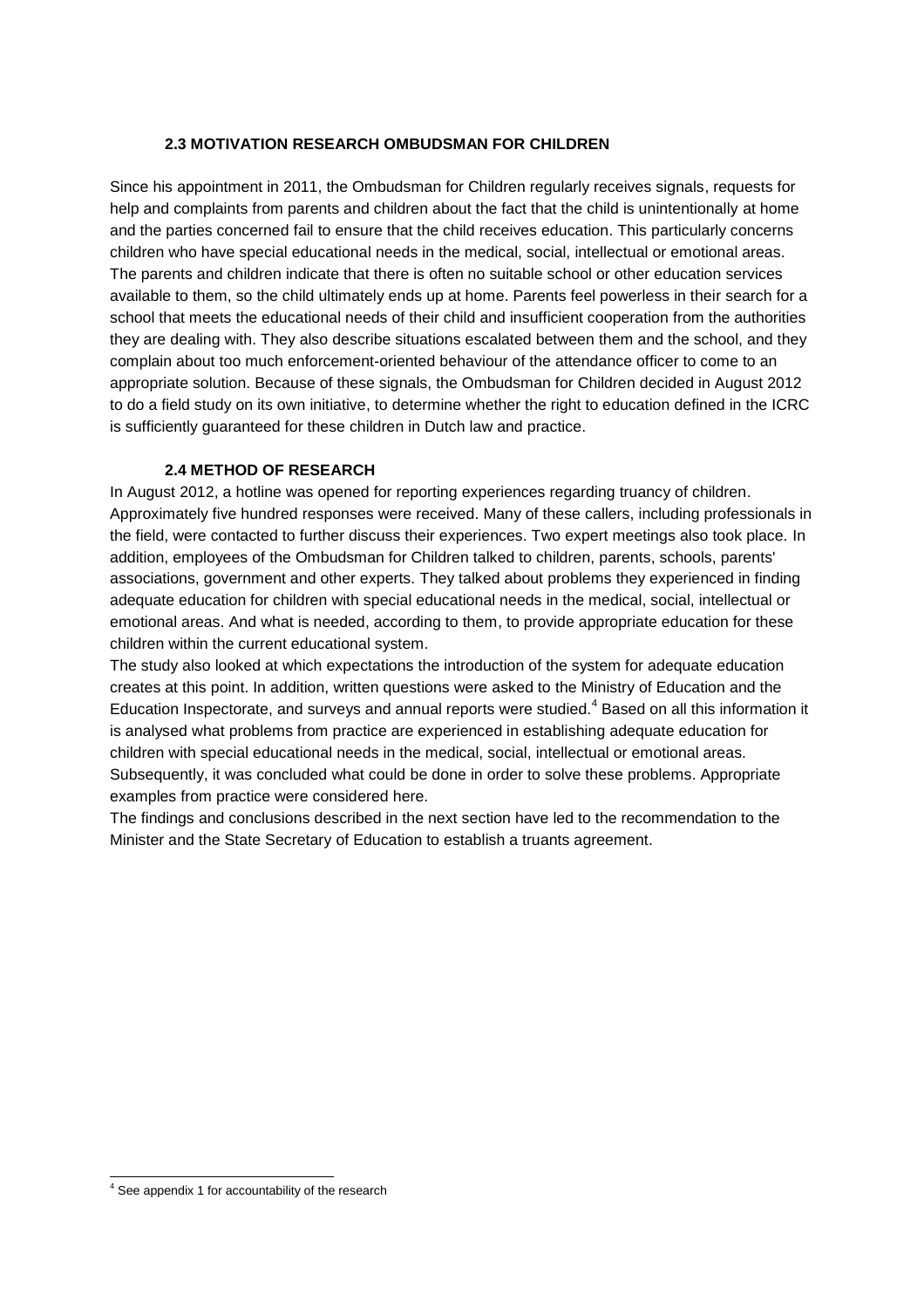## **3. OUTCOMES AND CONCLUSIONS**

## **3.1. LAWS AND REGULATIONS AND FINANCING**

#### **Findings**

#### *Reaction of the Ministry to questions about the truants issue*

The Ministry of Education recognises the problem of children at home with additional support needs, and sees the need for a simpler, more effective and efficient system of support for those children. For a solution, the Ministry relies mainly on the future introduction of adequate education and the concomitant duty of care for schools to make an appropriate offer to children with additional support needs.<sup>5</sup>. That may be at their own schools, but possibly at another school. With this, the duty of care concerning education for these children is guaranteed in the laws and regulations. With the introduction of adequate education, school boards also need to align the educational support with youth care, which will soon be implemented by the municipalities. Furthermore, parents and teachers will have a say in the policy of the partnership structure of the deployment of additional support. The school will have to base this on the need of supporting the child, with whom the educational programme can be completed, according to the ministry.

To combat and reduce truancy until the introduction of the Adequate Education Act, a number of facilities are organised and (legal) actions are taken, according to the Ministry of Education. A regional approach was chosen in recent years. In addition to financial measures for the professional development of teachers, the ministry also mentions the importance of a proper compulsory education function and effective reporting and recording of truants. Furthermore, the Ministry mentions the currently existing temporary facilities, such as Rebound and On the rails, which are created for to provide education to children who cannot temporarily be in their regular classroom. The point of this is that children can return to school after a brief programme. The Ministry also refers to the educational provision Restart [Herstart], which aims to guide children at home back to education. In addition, plus provisions are created in secondary schools and vocational schools. This is a combined range of offerings of education, health care and, where necessary, preparation for employment to children who are - because of accumulation of problems – at high risk of dropping out of school. The ministry also points out the Conduct Work project  $^6$  which, in collaboration with Ingrado<sup>7</sup>, supports the partners involved in a region to create a structured approach to guide as many pupils as possible back to education. Finally, the ministry also indicates that the current care and advisory teams, in which several parties align the support to a child, can contribute to the prevention of children sitting at home.

#### *Obstacles from the educational field: tight legislation and funding*

In the reporting and in the numerous discussions that employees of the Ombudsman for Children have held with children sitting at home, parents and professionals mainly focused on children who have special educational needs in the medical, social, intellectual or emotional areas. According to them, their needs cannot be met within the educational system. The temporary facilities specified by the Ministry cannot fill that gap either. These children do not attend school, while they are able to follow education. Remarkable are the many reports on highly gifted children. Because of their high intelligence and associated learning and/or behavioural problems, they cannot find a decent place

 5 For Adequate education and duty of care see paragraph 3.6.

<sup>&</sup>lt;sup>6</sup> The project 'Conduct Work' is made possible by the Ministry of Education and aims to promote cooperation in tackling pupils with behavioural problems with the desired result to reduce the number of pupils who do not receive adequate education to which they are entitled. See also www.gedragswerk.nl

Ingrado is the national branch organisation for school attendance officers and regional reporting and coordination centres (RMCs). See also www.ingrado.nl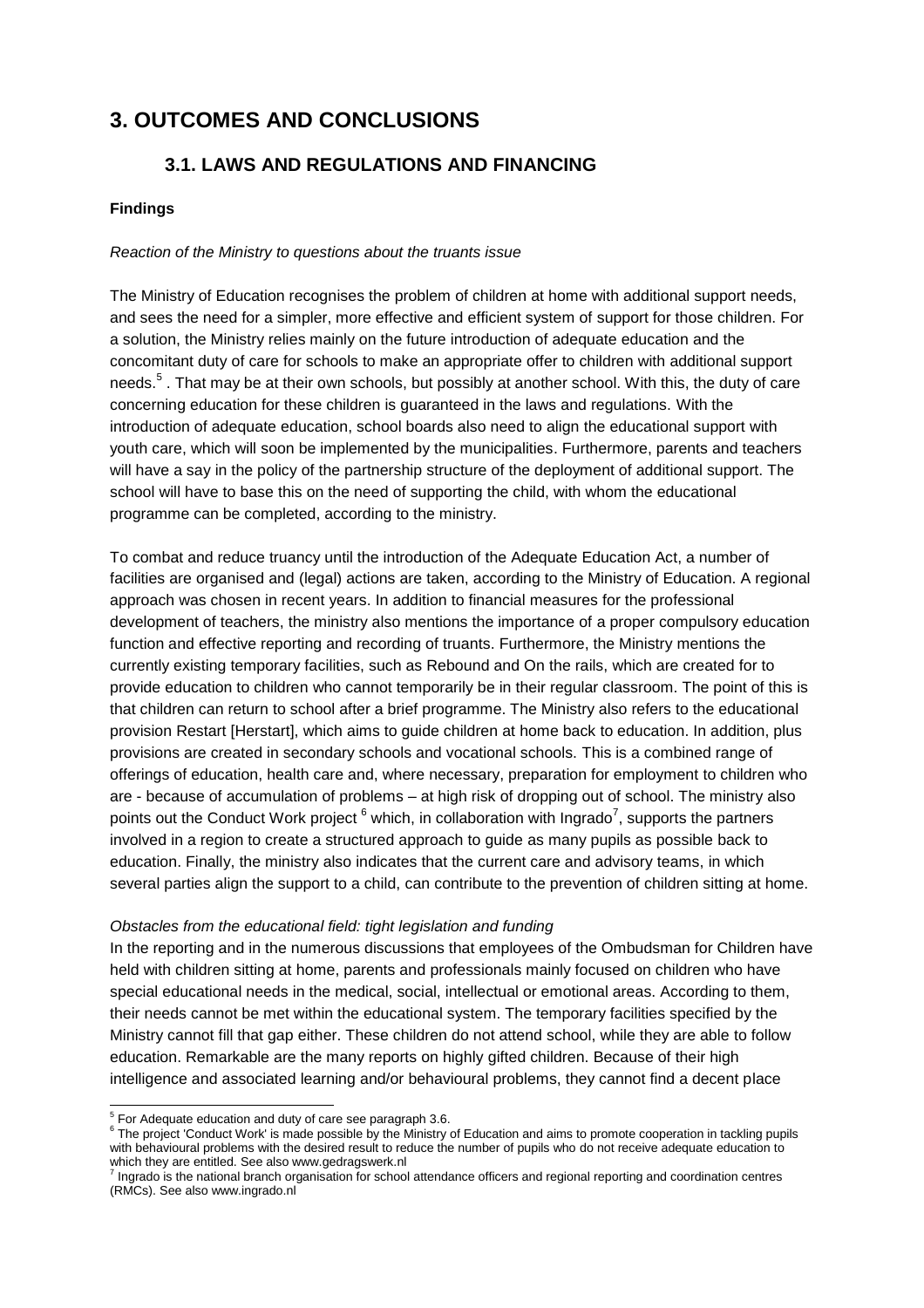within mainstream education, but they cannot find a decent place within special education either. And if there are schools with a suitable offer, they are far away or there are long waiting lists. Discussions were also held with an advocate of highly sensitive children, who, because of their sensitivity to stimuli have learning and/or behavioural problems that are not recognised within the educational system. Additionally, a number of children reported that, because of physical and / or psychological violence, they no longer dared to return to their school, and also children who excel in certain subjects, but do not keep as well in all subjects, experience problems. These are, for example, children with dyslexia. Furthermore, children with anxiety disorders were often mentioned, they usually end up at home initially under authorised absence. If the child does not go to school for a long time, but no specific medical causes can be found, the school attendance officer will then regard the truancy as unauthorised absenteeism. The education sector - including parents and children themselves – also learned that some kids just are not able at all to participate in the current educational system. They are not able to cope with school attendance for various reasons, and withdraw in such a way that schooling is more harmful than that it does them well. Because the Compulsory Education Act assumes the obligation to attend school, there is actually no solution for these children within the law. Finally, there are several reports about hidden truants. These are children who do go to school, but do not participate in regular education due to behavioural problems in the classroom.

#### *Static educational system*

Almost all parties were of the opinion that the educational needs of the child are too much determined by the current curriculum, but this offer is too much "compartmentalised". In this static educational system is it very difficult to find a dynamic solution for the child, causing it to sometimes end up in an education that does not fit. Due to the problems that arise, a child may, with or without exemption from compulsory education, get stuck at home without education. The education sector indicates that the child must be the focus and not the provider of education. Only when the child's needs are clear, the schools and the attendance officer are able to examine if these needs can be met, and not vice versa.

#### *Creative solutions through combinations of multiple forms of education*

Sometimes the attendance officer works with the child and the school towards a creative, appropriate customised solution that meets the specific needs of the child. An example is the story of a child that failing in school, but with the use of a good social network is able to easily handle secondary education through the LOI [Remote education] or Wereldschool [World school] and blossoms. With the permission of the school attendance office, it is decided in consultation with the school that the child remains enrolled in the school, but completes education at home. The school now provides a portion of the funding it receives for the child to the parents to pay for home schooling. Another example is the story of a child who cannot handle classroom teaching in a regular school because of increased sensitivity to stimuli, but flourishes in a smaller group with additional guidance. The child is now enrolled in a regular school, but goes to an accredited private school with smaller classes. The regular school that receives money for the child transfers the money to the private school in order to keep the costs manageable for the parents. Yet another example is the story of a child with great fear of going to school. After consultation with the parents, school and the school attendance officer it was decided to gradually bring the child back to school through home visits by the teacher and education via the World School. This means that the child temporarily does not meet compulsory education, but has the time to adjust slowly and finish her assignments at home.

All these customised solutions are, however, in violation of the Compulsory Education Act, which assumes a compulsory school attendance; basically education at home is not possible. Just as private education is not funded, education at home and child-related budgets cannot be financed. Furthermore, funding for a child is paid to the school where the child is enrolled. This amount is in principle not divisible across multiple forms of education. As a result, the above solutions in the current educational system depend entirely on the willingness of the school board and the school attendance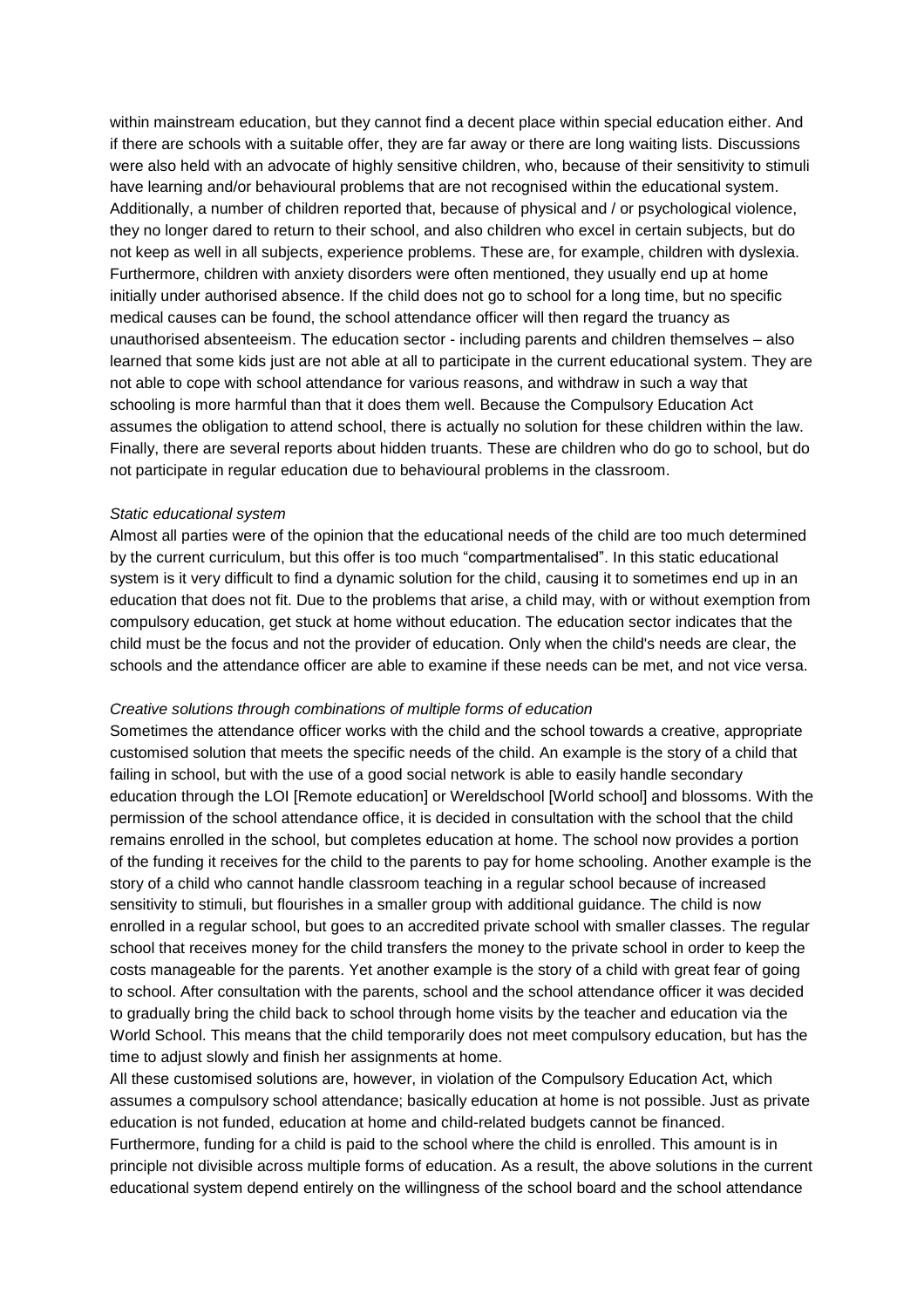officer, and are not accessible to every child who needs it. The legislation on adequate education will not change this.

#### *Combination care and education, and funding streams*

Also, many reports were related to the problems that can occur with a child who is best served by a structural combination of care and education. Creative solutions or special education/care combinations, however, prove to fail frequently because of legislation and conflicting financial flows. A common complaint is that for children who receive AWBZ [Exceptional Medical Expenses Act] day activities, it is not possible to also be enrolled in school and vice versa. School is in fact seen as an existing provision, and the AWBZ has a different purpose, namely a meaningful daily activity, other than work or education. AWBZ day activities are therefore only possible with complete exemption from compulsory education. However, with full exemption no claim at all can be made on education. For children with severe developmental disorders, for whom special education because of the great need for care is not feasible, but could benefit from some education, this may lead to undesirable situations. Parents must choose between education and care. An example is the story of Cees, which is included in this report as a case. Until April 2012, he was granted an indication of daytime activities for the sessions that he could not go to school. After this date, this indication was - due to a change in the arrangements for the care indication as of 1 January 2012 - not granted because he was registered at a school. Because the child needs care all the time, his parents had to decide to apply for an exemption from compulsory education, so that the day care was guaranteed. As a result, he could not go to school. Another example is a child staying at a day care centre for four days a week with an AWBZ day activity, because of blindness and multiple psychiatric disorders. A teacher of a cluster 3 school (special education), where the child was enrolled, taught him privately at this centre. In 2012, however, no indication for more day care was granted to the child because he was registered at the cluster 3 school. The parents were now forced to apply for exemption from compulsory education. The exemption was granted, but the child does not receive education anymore.

#### *Other sources*

This study also examined previous studies and reports from the education sector. The report 'Stand up against sitting at home' from the Kohnstamm Institute in 2011, already recommended to provide customisation and flexibility in special education care to students (risking) sitting at home. Furthermore, there needed to be sufficient supply of (new) education / care arrangements within and between schools that integrate education and care, according to the report.<sup>8</sup> Just as in this study, the report of the Agency Education Consultants (+) 2010-2011 shows that regulations and financing in education hinder tailored solutions. <sup>9</sup> According to education consultants, creative solutions or special education/care combinations sometimes fail because of the laws and regulations. Laws and regulations should be applied flexibly on a number of points, to realise solutions for groups of pupils with special needs that would otherwise remain deprived of education. It was also indicated by the education consultants that funding has always been a concern. The changes in the allocation of personal budgets and other arrangements (AWBZ) may impede the realisation of education/care arrangements. According to the educational consultants, it also often appeared that education and care are still not speaking the same language. Especially with the expected increase in the problems with school-age children this needs extra attention, says the 2010-2011 report. The education consultants elaborate this issue in their report, particularly problems regarding the combination of care and education.<sup>10</sup> Education consultants indicate that children, who for various reasons cannot attend

 $\overline{a}$ 

<sup>8</sup> *Opstaan tegen het thuiszitten* [stand up against sitting at home] Sardes and Kohnstamm instituut, October, 2011 9 Report SOSO / Education Consultants (+) 1 August 2010-1 August 2011. The Hague, November 2011. See www.onderwijsconsulenten.nl

<sup>10</sup> Report SOSO / Education Consultants (+) 1 August 2010-1 August 2011. The Hague, November 2011. See www.onderwijsconsulenten.nl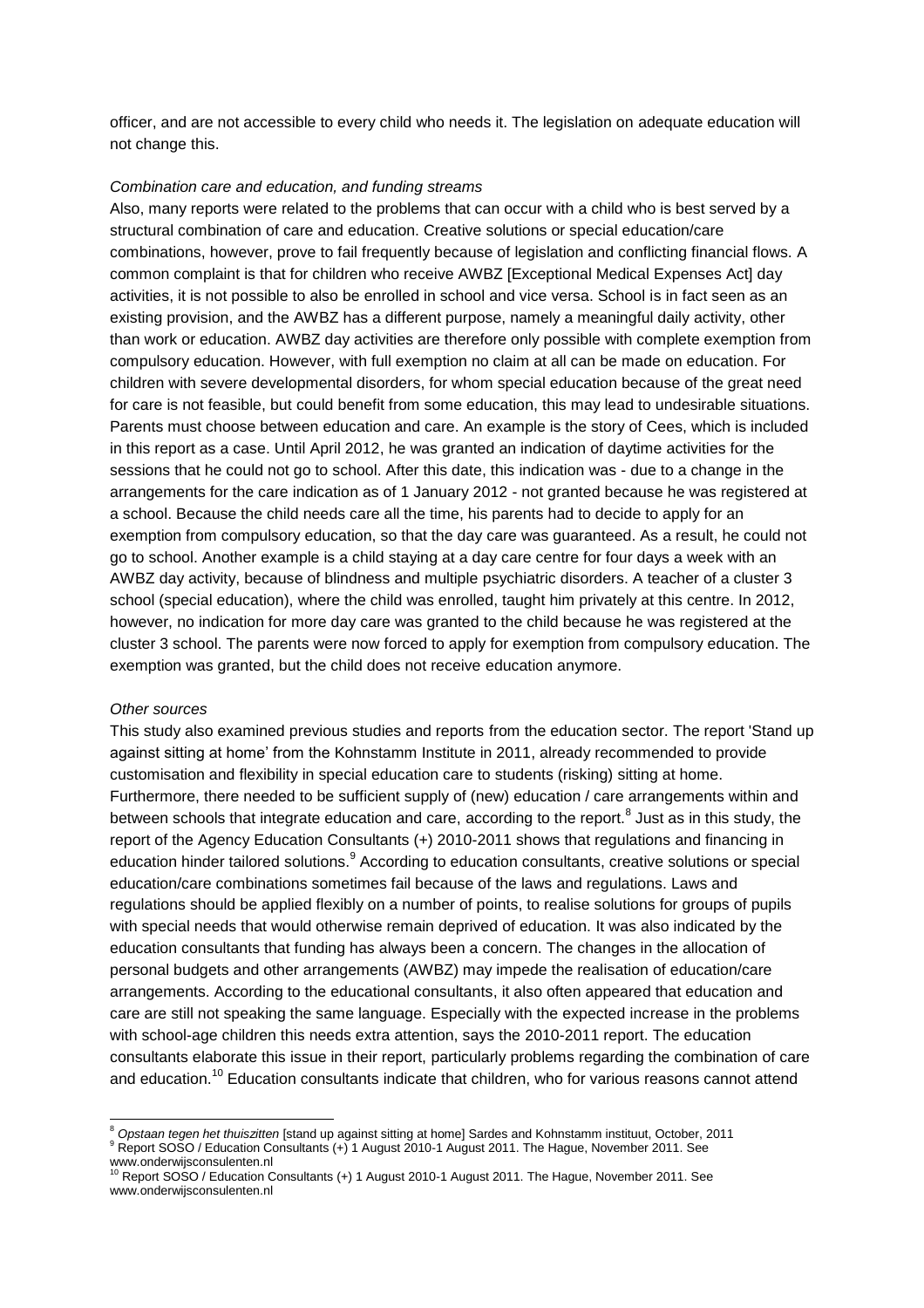full-time education, because of changes in legislation since January 2012, do not get an indication for daytime activities for the remaining hours. According to the education consultants, this leads in some cases to parents having to choose between care and (partial) exemption from compulsory education through the school attendance officer. Schools often make it very clear that care students without 'pocket money' cannot be enrolled. The same would apply in the mirror opposite for daytime activities, while a certain group of students continues to benefit from the combination of care and education, according to the reports of the Agency Education Consultants (+).

#### *Day of compulsory education in 2013*

On the Day of the Compulsory Education, March 21, 2013, the State Secretary of Education presented in a letter to the Lower House the actual figures of the number of reports of unauthorised absenteeism, including the number of truants.<sup>11</sup> Truants" in this letter refers to children of school age (five to eighteen years old), who have been registered but were absent for more than four weeks without valid reason and without exemption from compulsory education. These are often children who at this time do not have an adequate place within (special) education, according to the Secretary of State. He did not go into the reason why such places are missing.

At the beginning of the 2011-2012 school year, there were 1,533 truants (in 2010-2011: 2,296). This number increased during the school year to 4,143 (in 2010-2011: 5,436). 2,443 children sitting at home went back to school that year, so the number at the end of the year totalled 1,700 (in 2010- 2011: 2,155). 661 of these children have been at home for more than six months, with still no solution (in 2010-2011: 662 and in 2009-2010: 1,375). These figures do not count the relative absence. According to the Secretary of State there is a relative absence if a school-age child is enrolled in a school, but fails to attend lessons or practice time without a valid reason. This involves the unauthorised absence from at least sixteen hours of lessons or practice time for a period of four consecutive weeks. Relative absenteeism is further subdivided into luxury and signal absenteeism. Luxury absenteeism occurs when the child goes on vacation during school without permission. The number of reports of relative absenteeism in the 2011-2012 school year, in which there was no luxury absenteeism, was 77,570 (2010-2011: 73, 243). How this number relates to the number of truants is unclear. In addition, figures about the absolute absenteeism on the 2011-2012 school year still need to be provided. The absolute absenteeism concerns not-enrolled children without basic qualifications. The reason for this absolute absenteeism is not elaborated in the letter. They were 6,430 children (in 2010-2011: 8,098), according to the published figures. Finally, the letter did not announce figures on children who are exempt from compulsory education, because this is not unauthorised absenteeism.

The Secretary of State said that the number of truants in the 2011-2012 school year was reduced by 20% for the first time in three years. Especially at the start of the school year, there were fewer truants. The increase was also less during the school year, and nearly 60% of the cases resulted in a solution. The sharp drop in reducing the number of long-term truants (over six months) that was observed last year did not continue, according to the State Secretary. According to the State Secretary, the progress in the figures would be especially due to the initiated measures such as the improvement of the registration, the professionalisation of the school attendance officer, the monitoring of the Education Inspectorate at schools and better cooperation with the partners. But the State Secretary considers the number of truants with specific problems still alarming. According to him, the focus needs to continuously be on keeping the discussions open in the region concerning this problem. The State Secretary wants more insight into this absenteeism to be able to tackle the problem of truants better. He has therefore asked everyone in the chain to put in extra effort. According to the Secretary of State this starts with the triangle parents, school and attendance officer. He also has also asked the Inspectorate, Ingrado, the project Conduct Work and education

 $\overline{a}$ <sup>11</sup> TK 2012-2013, 26 695, no. 90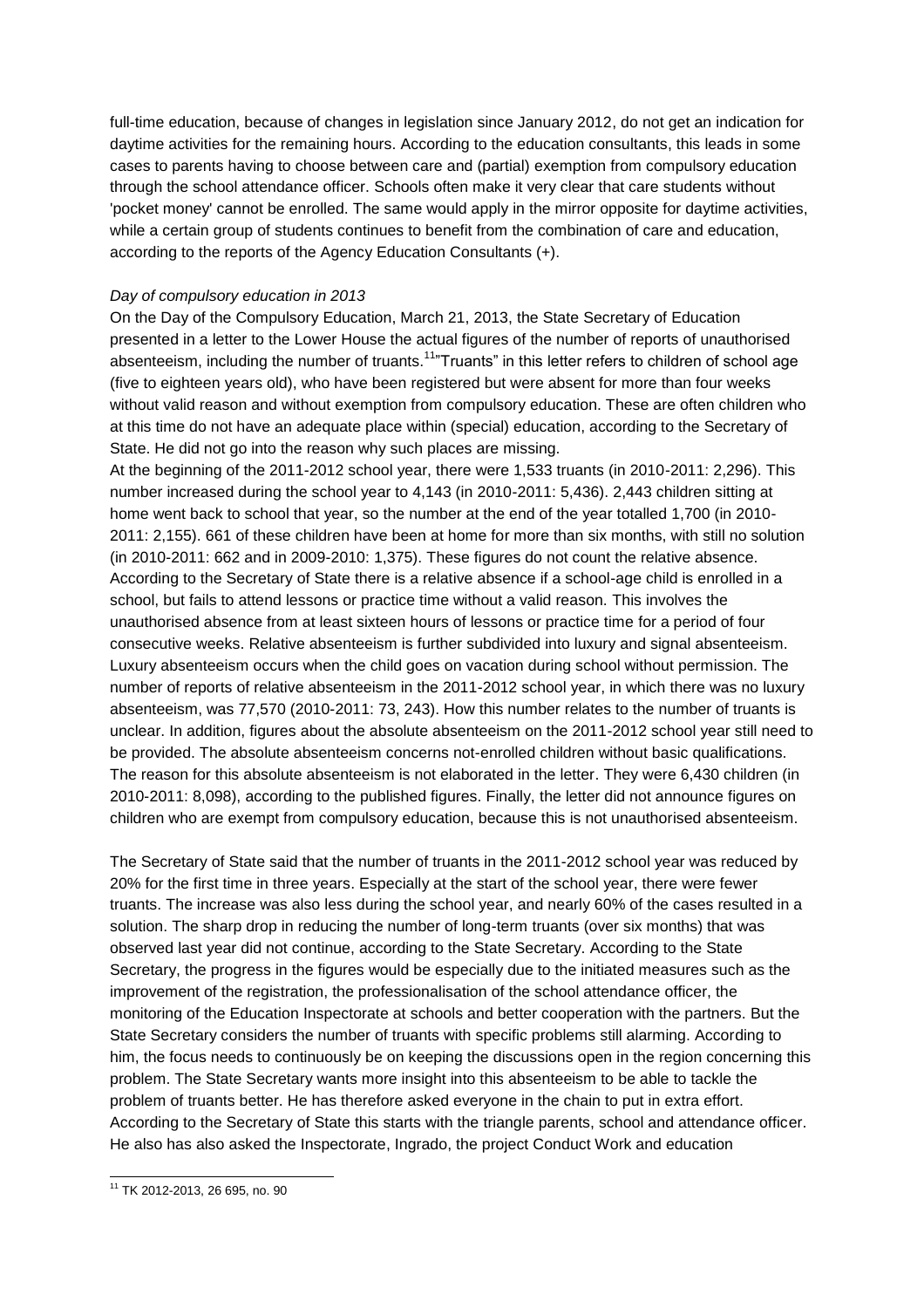consultants to put in extra effort. It is not clear from the letter what is meant by extra effort. What is clear is that, despite all temporary facilities and other measures, thousands of children are still sitting at home for a long time home without education.

#### **Summary and conclusion**

The truants in this study are mainly children with special educational needs in the medical, social, intellectual or emotional areas. They want to follow education, but the education they need requires customisation, for example in schooling, guidance, the offered curriculum and/or funding. They have found that the current education system does not provide for their specific needs. The temporary facilities specified by the Ministry to reduce truants apparently provide no outcome (in the long run) for these children.

From the education sector several bottlenecks were identified that hinder finding such a suitable place for these children. The first bottleneck showed that the laws and regulations and the ensuing education policy are mainly based on compulsory education and schooling, allowing no flexibility to achieve customisation. The current educational system, including physical school accountability and separated funding streams, is too static to provide appropriate solutions to these children and/or to finance these. To solve this bottleneck, there should be a change in thinking about education: a mental shift from compulsory education to right to education. The needs of the child should be considered and not the capabilities of the supplier. From that perspective, laws and regulations should be interpreted in such a way that room for customisation is created within the educational system. The Compulsory Education Act and sector laws are indeed intended to protect the right to education, and to this end may not be an obstacle.

It should be recognised that some children (temporarily or not) are not able to (fully) participate in the current educational system. For children with special educational needs, it should therefore be possible to derogate from the requirement of physical presence in school, making (combinations of) alternative forms of education legally possible. These children would then not have to be exempted from compulsory education. In this way (partial) public funding may also be possible, regarding alternative forms of education inspection and supervision. These children must continue to participate as much as possible and not get the feeling of being excluded. In addition, funding should be adjusted accordingly so that customisation can be pad for. De-compartmentalisation of financial flows of education and care is first urgently needed so that more combined education/care arrangements are possible. It must be considered per child whether these financial flows can be used together in the specific situation, so that the child who needs care does not lose his right to education. Special attention should be paid to children with AWBZ daytime activities. These children should not be excluded by this clash of financial flows of education. Also, more room should be created to be able to fund education for a child across multiple forms of education.

Children, for whom this is necessary, can then receive education partly in other places or possibly at home. The amount received by a school for a child has the goal to provide adequate education, which (if possible) leads to obtaining a qualification. The money must be used for this purpose.

As long as there remains a shortage of customisation, introducing a new system for adequate education is not a solution either for these children. Without sufficient customisation, adequate education offerings will continue to fail, despite the duty of care for the schools. After all, if a child is enrolled in a school it does not mean it actually goes to school. And when it does go to school, it does not necessarily mean that it is receiving adequate education.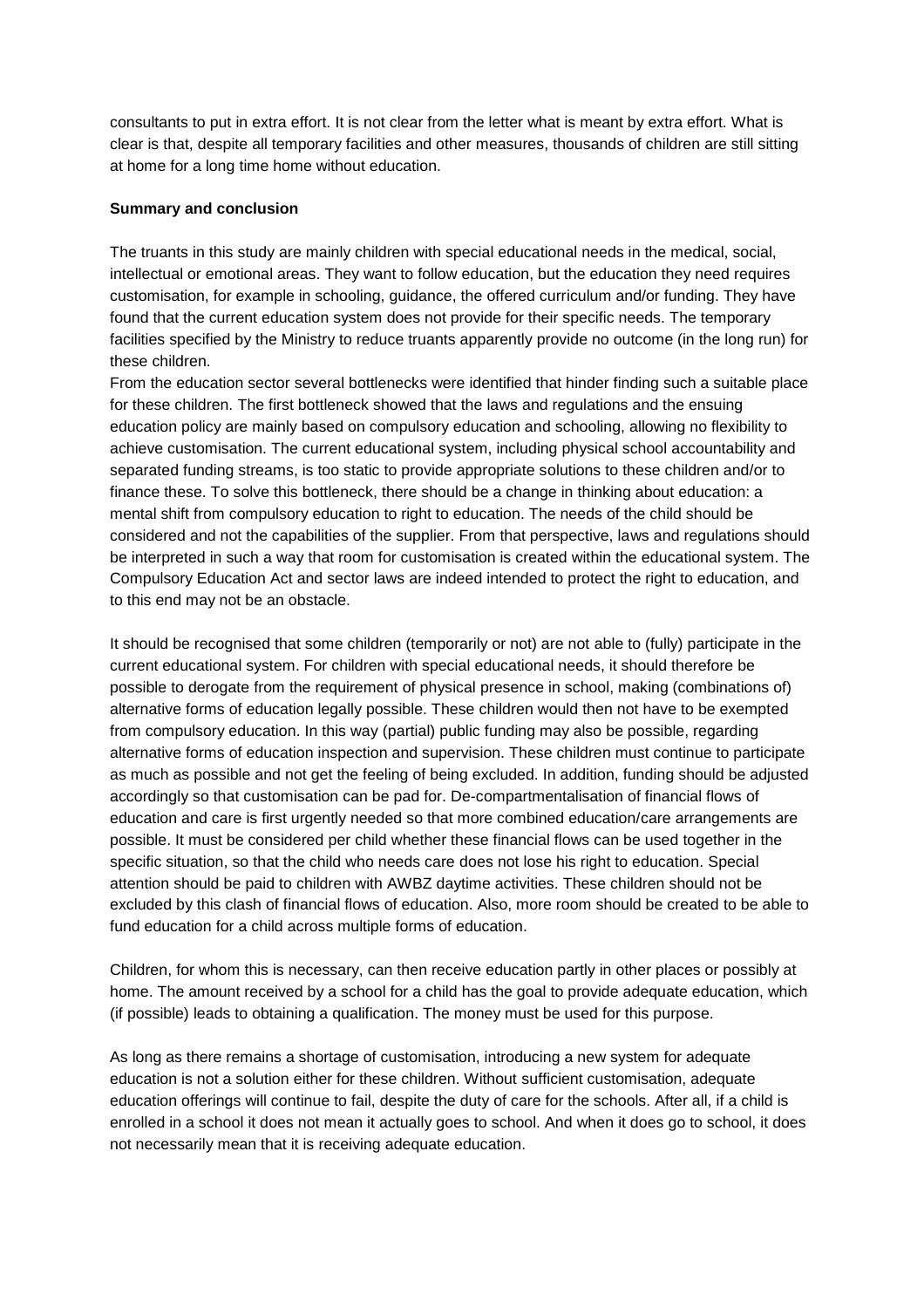#### **Luc (15)**

"My days are almost all the same. I only get up at noon because I fall asleep very late. I often have pain and suffer from the ringing in my ears. If I am dressed and had breakfast, I go watch TV or play on Playstation or I do something on the computer. Always with the sound off, I really can't stand it. I hardly go out. I've been at home for three years without education. I find it terrible and not normal. I went to elementary school and really looked forward to going to secondary school. But then I got sick. It began with an ear infection by a virus. Which caused damage to my nerves. It is terrible that my concentration to read is also gone.

My mother does everything for me; she figures things out and always takes sound into account. She is the only one who helps me. I want to give her a really big compliment. My father is not in the picture, but he helps where he can. The caregivers do nothing. First there was a doctor in Antwerp who treated me, but showed me fall when nothing seemed to work. The attendance officer does not understand my problem.

I would really like to learn, because I lag behind in everything. Home schooling with a special computer programme could help me. Only after two years, I received an indication for special education. It took so long because first they did not know exactly what was wrong with me. There always was someone else who thought of something else I couldn't do.

The special education school suggested that I would check it ten times when it was quiet. But after ten times they would like to have me in the classroom with the other children. That's impossible due to the noise. I thought that was a stupid idea. They don't understand my disability or they don't want to understand it.

Now nothing is happening again, while my mother has always said that home schooling has to happen. I think my life will still look the same two years from now. But I would like to change everything and I'd really like to read again. The Ombudsman for Children has to listen to the children, not only to the parents. And in finding solutions, people need to look beyond what's 'normal'."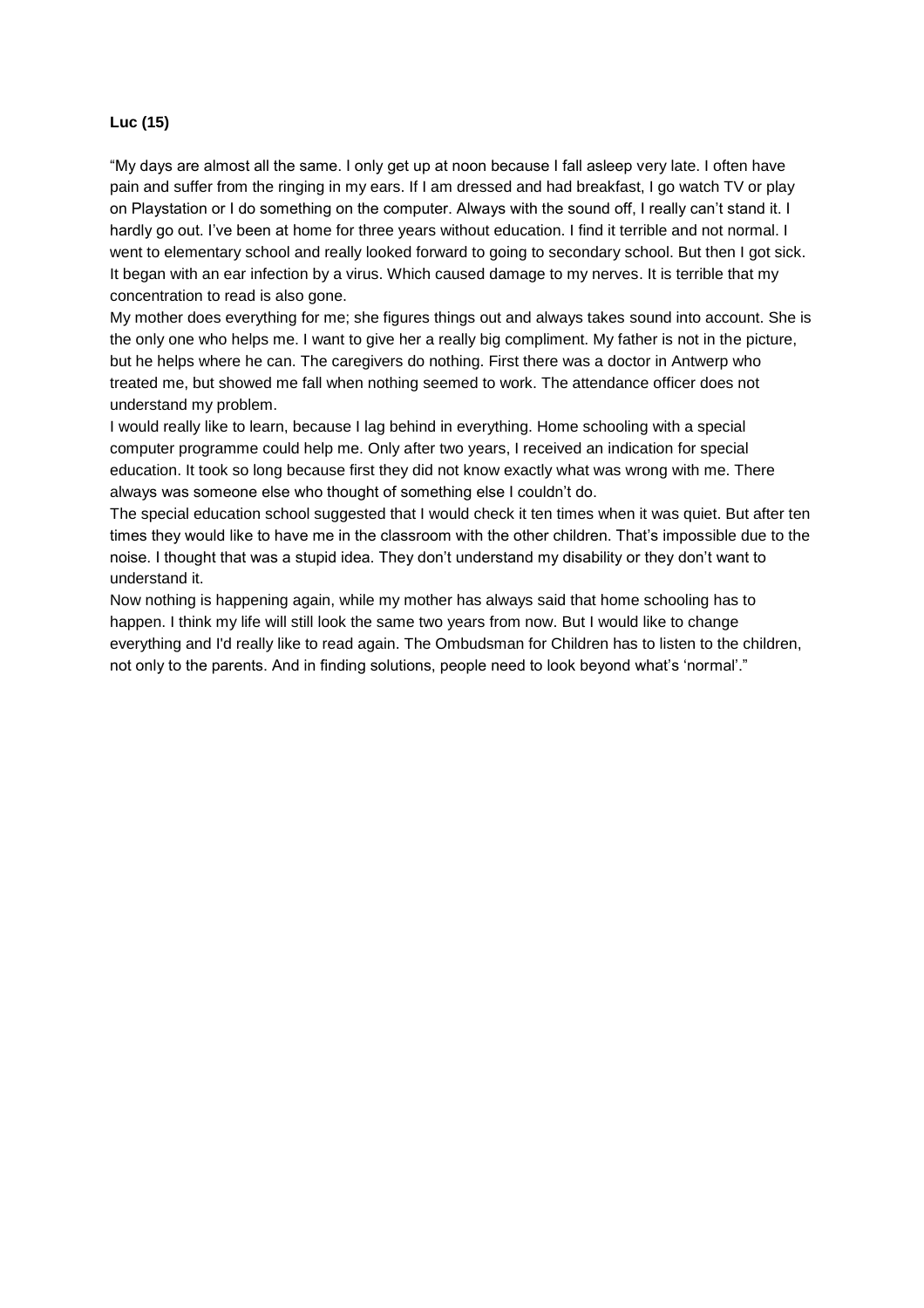## **3.2. FLEXIBITLITY SCHOOL BOARDS, TEACHERS AND EDUCATION INSPECTORATE**

#### **Findings**

*Reaction of the Ministry to questions about school boards, teachers and supervision of schools* Regarding these subjects, the Ministry of Education pointed out that the Education Inspectorate supervises absenteeism policies of schools. When the inspection receives signals that absenteeism often occurs in a school, this may be a reason to tighten supervision. With the introduction of adequate education, the partnership will gain many tasks. For this reason, the inspection is currently developing a separate monitoring framework for the partnership. The Inspectorate will also note the number of truants, as one of the indications for the performance of the partnership. If performance of the partnership falls behind, this could be a reason for further actions. For individual problems with children sitting at home, the Inspectorate only has a mediating role. The Inspectorate does not take decisions in individual cases, according to the ministry. Furthermore, the Department believes that it is important that schools and teachers will be better equipped in dealing with children who need extra support. For this reason the ministry invests extra in the professionalisation of teachers and school leaders, in parallel with the introduction of adequate education. According to the ministry, 150 million Euros is structurally made available as of 2013. How this money will be spent exactly, was not specified by the ministry.

#### *Inspectorate response to questions about its manner of supervision*

The Education Inspectorate informed during the investigation that it is in favour of customisation and is strongly committed to ensure that its method of monitoring does not put pressure on the right to education. The supervision is precisely aimed at contributing to the improvement of education, and to ensure that every child receives the education it deserves. The Inspectorate analyses each year for all schools if there may be risks in the quality of education. The revenues are an important target, next to (year) documents and signals. To do justice to the specific situation of a school, the Inspectorate includes in its analysis the composition of the student population and the presence of students with support needs, those who cannot achieve the ultimate goals of the school. The Inspectorate uses the risk analysis to determine whether it is necessary to do further research involving aspects of the educational process and the specific context factors of the school. Otherwise certain information will not be considered in the analysis. The results are corrected on the basis of pupil characteristics. Having weak students, therefore, does not mark a school as 'weak'. The inspection wants to encourage schools, where necessary, to improve their overall quality, not just their income, according to the Education Inspectorate. The inspection recognises the existence of the idea that it is better not to take on weak students as a school, for a better score. The inspection is trying to improve this by adjusting the assessment in such a way that the added value of the school can also be determined. This refers to the value that schools add to the level of the students during a school term. The inspection itself is still not satisfied with the role that the earnings play in the risk analysis and assessment of the schools.

Not considering certain data reduces the risk of low results, but does not in itself generate a reward or positive valuation. Therefore, the inspection is looking for opportunities to give schools more room for weak students and appreciate this explicitly positive. In this context, the inspectorate sees it as its mission to do schools justice and convey this as clear as possible. Therefore, the risk model used for the work is constantly evolving, says the inspection.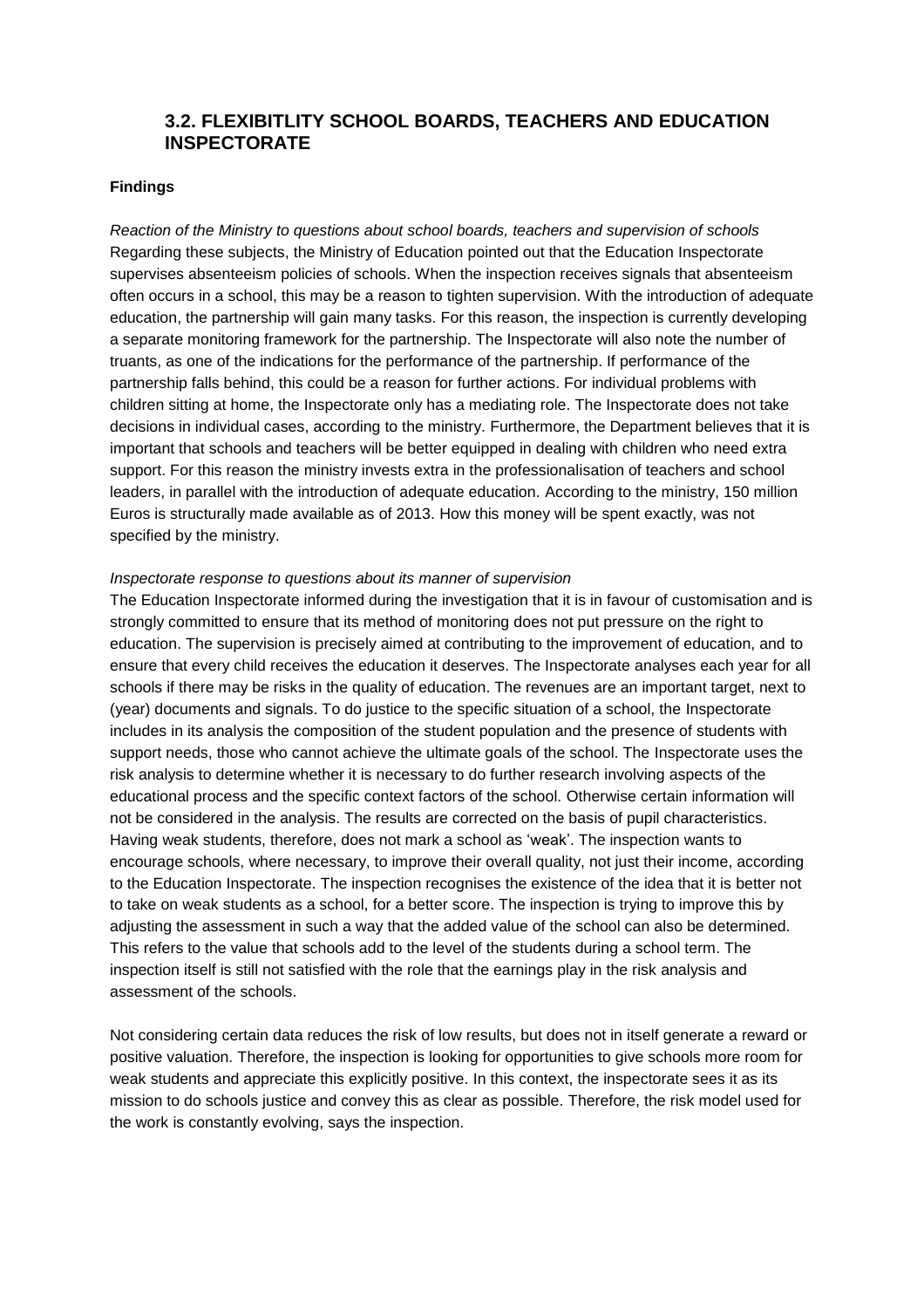*Obstacles from the educational field: no positive return on customisation for special needs pupils* Reports and many conversations that employees of the Ombudsman for Children have held with parties from the education sector have shown that schools are often anxious to accept children with special educational needs. Here the method of supervision by the inspection appears to play a major role. During the discussions it was pointed out that the inspection would only oversee graduation rates and grades, but would not reward individual customisation; it does not yield positive returns for the schools. For this reason, many children with special educational needs are not accepted at a school or are difficult to place if they were removed from another school due to reticence. It was suggested that schools should be actively held accountable for their role and duty to accept children with special needs and to provide adequate education. Because according to some parties from the education sector, some schools want to get rid of children with special educational needs as soon as possible. The school care coordinator would have to monitor this better, but some have so little time for their work, that they would rather get rid of troublesome files as soon as possible. In addition, there are also schools that are plainly unwilling to seek a solution, according to signals from the educational field. The study also responded positively to schools and care coordinators that seek solutions together with the attendance officer. The care coordinator then looks at the role of the school, and the school attendance officer to the role of the parents and other partners. However, this method would yield no return, especially since it does not pay for the care coordinator or school to put in the effort to find a suitable solution. It would mean a great deal of time, little effect/result and no reward. It would help the schools to have more time and expertise for 'difficult cases', but this takes time and costs money, and this is missing in education, according to several involved in the education sector. Schools and teachers also indicated that the many periodical mandatory language and mathematics

tests and hour standards make it difficult to realise adjustments for students with learning disabilities. Because of all these tests, the focus is mainly on the cognitive performance. It is often unclear who is responsible for what with regard to children with a need for customisation. Classes are large (sometimes around 30 pupils), and include children with additional support that need to receive education as well. This makes it even harder to deliver customised solutions. Inspection should assess schools not so much by the results of those tests, but more by adequate education and matters such as proper dyslexia policy, says the educational field.

#### *Investing in teachers*

Parents and experts from the education sector also spoke a lot about the competence of teachers and schools. Schools would not create or apply sufficient customisation, because they have difficulty finding qualified personnel to meet the (intensive) care needs of the children. Schools would also not make enough use of the knowledge and expertise of parents and professionals concerning the child, or collaborate with them. Schools themselves also encounter difficulties in offering customisation; there still is room for learning difficulties within the partnership, but this is often more difficult with behavioural problems. A combination of these two problems in a child would really make it difficult to place him. Additionally, you cannot have too much differentiation within one class; it is not workable, the schools say. Furthermore, there is a great demand from the educational field for investing in the quality of teachers. The quality of education and therefore the ability to achieve good solutions for children with special educational needs stands or falls with the teacher. These teachers should have the possibilities to develop the more complex skills needed to provide adequate education, according to the educational field. The teachers themselves have also indicated that it is difficult to meet the specific educational needs of each child in the classroom. The mandatory tests and the accountability take a lot of time, and it gives them the feeling they are being checked constantly. They become wary and insecure, which has a negative effect on their motivation. The education sector found it good to hear that, as of this year, the Ministry of Education makes 150 million Euros structurally available for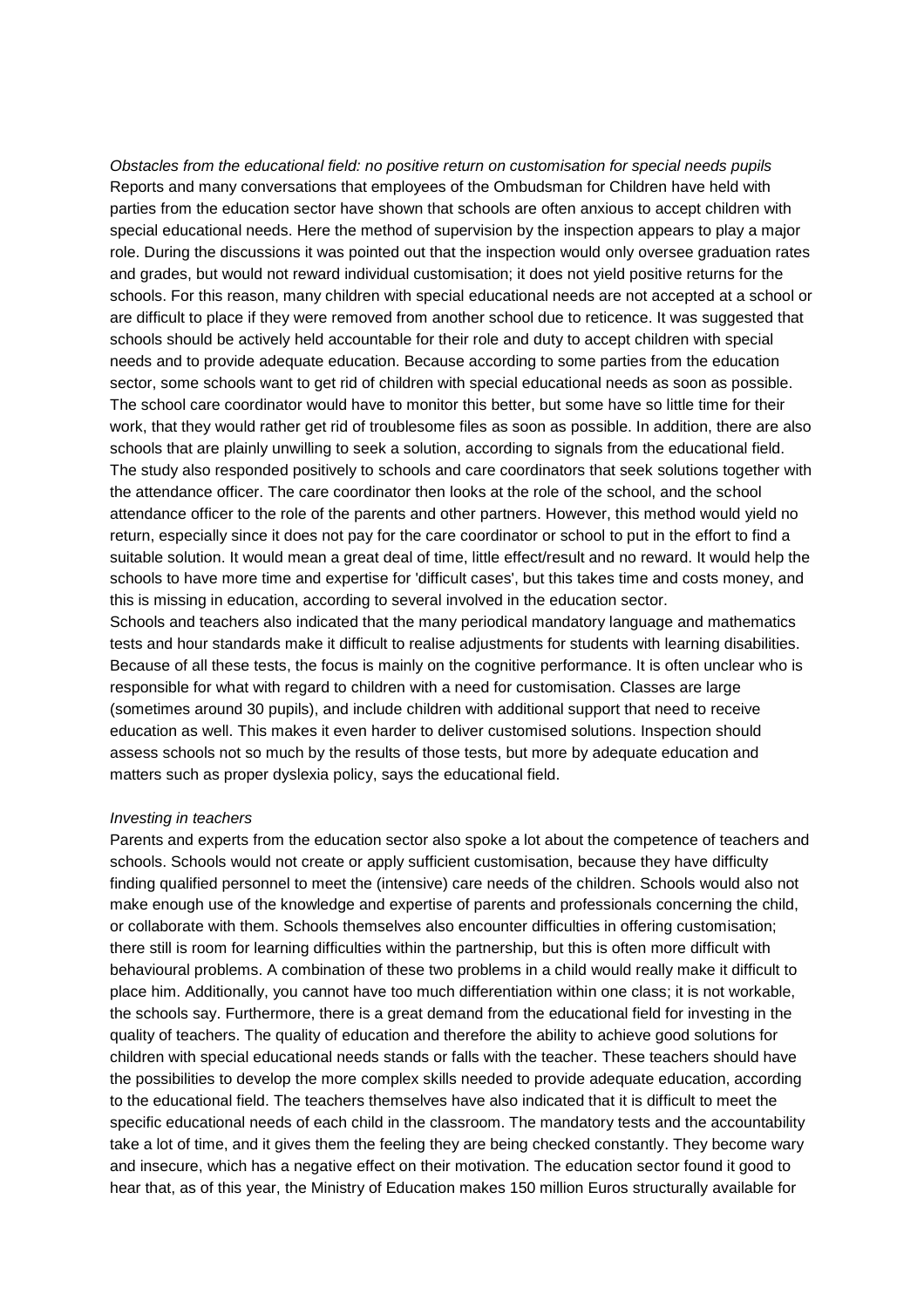investment in the professional development of teachers and school leaders. Although the question did arise as to how this amount is spent exactly. In addition to financial resources, there is a particular need for teachers in time and room to actually be able to follow the training. It has been indicated several times that supervised practice in the classroom or at school by a (ortho) pedagogue could be very effective. According to teachers, it is not the substantive knowledge, but the pedagogical skills and experience that can make the difference.

#### *Day of compulsory education 2013*

In his letter to the Lower House, of March 21, 2013, the State Secretary indicated that the figures showed progress. This was partly due to supervision of the Education Inspectorate. Since last year, the Inspectorate is responsible for monitoring absenteeism policies at schools. The inspection may impose administrative fines to the school if it fails to report absenteeism (on time). The purpose of this is that schools improve the reporting of absenteeism. The Inspectorate works closely with municipalities to gain a clear picture of school absenteeism and combat it effectively. The Inspectorate also has closed agreements with seven municipalities or inter-municipal partnerships, making it possible for school attendance officers to address the schools faster if reporting is not done (on time). They can also conduct an investigation themselves rather than just send a signal to the inspection, according to the State Secretary. It remains unclear in the letter, however, how this enhanced monitoring of the inspection has an effect on the figures regarding truants, who at this time do not have an adequate place within (special) education.

#### **Summary and conclusion**

The second bottleneck that was revealed by the study was that actions of the school boards and teachers often lack flexibility regarding customisation. It was indicated that the supervision of the Education Inspectorate plays a major role. To solve this bottleneck, school boards and teachers should be encouraged to make the mental shift from compulsory education to right to education and have sufficient tools in dealing with pupils with special educational needs, and creating and applying customisation.

Encourage the dedication of the teachers by giving them room and trust. Teachers should be well informed and need to be consulted about which instruments they believe they need to realise customisation. Part of the 150 million Euros made available by the Ministry of Education could be used for this purpose.

More emphasis on the right to education, however, also calls for a different method of monitoring education. While supervising, the inspectorate should pay more attention to the commitment and capacity of schools to include pupils with special educational needs and provide a development perspective in an appropriate manner. This concerns the added value of a school. If school boards are to be encouraged more to provide adequate education in the form of customisation, this added value should be rewarded.

As long as insufficient flexibility for customisation persists with school boards and teachers, the introduction of the new system for Adequate education will not solve the occurrence of truants. As long as schools are not properly encouraged and supported in providing additional care to special needs pupils, they will mostly refer children with complex problems to other schools within the partnership. Despite the duty of care - under which the original school remains responsible for the student until another school is found - it can still take a long time before a school with adequate education is found for the child. This can lead to children sitting at home.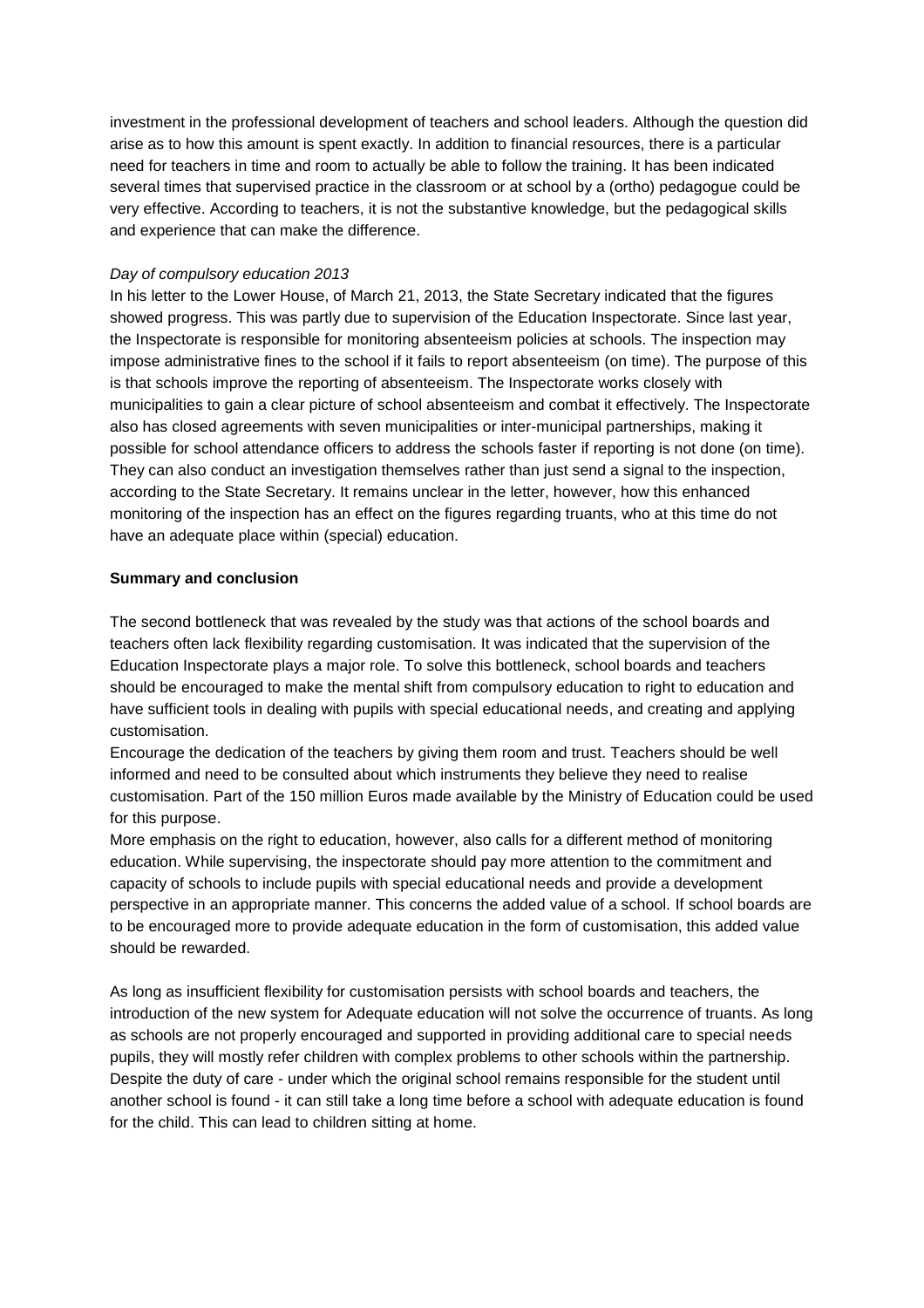#### **From bad practice to good practice: a story from someone reporting their son Frits**

When our son Frits turned four (2008), he went to a regular school several mornings per week under professional supervision. Soon he got expelled for his sluggish speech, he could not sit still in his chair, and also listened insufficiently to the instructions from the teacher. He could, however, already read, recognise multiple numbers and was also a sweet, nice boy. Even before Frits reached the compulsory school age of five years, we had signed him in for research in the Regional Expertise Centre to provide him admission to special education Cluster 2. However, the Commission for Indication decided he could not be admitted to this type of education, mainly because there was no diagnosis. Because we had tried both special education as well as mainstream schools without result, the attendance officer decided to grant an exemption from compulsory education, pending diagnostic study at a university hospital where Frits was placed on a waiting list (which ultimately lasted two years and which we later no longer used). The attendance officer also indicated that in the current educational system a small group of children can fall through the cracks and that these children can benefit from guidance at the home. Then we continued the home visits we already offered Frits from January 2008, in particular to stimulate his speech and to better regulate his restlessness.

When Frits turned six, he had made good progress both with speech and behaviour. We went looking for a regular school again. This search was without result; Frits was rejected unseen in the schools we visited. We have always had the feeling that exemption from compulsory education was partially responsible for this. Because Frits had now shown to have a good intellect, he started to work on the regular curriculum of group 3 and later group 4 through the World School under the remote guidance of a teacher. He completed the two years successfully and quite easily.

In November 2011, when Frits was seven, we invited the attendance officer to come to our house to get to know Frits and show the developments in education. Then we presented him our plan; entering into a regular school would be best for Frits, but, for a long entrance period and under the guidance of his mother in the classroom. The attendance officer was not immediately enthusiastic because the plan was unusual, but in late March 2012 he announced that he had found a school that was open to me guiding Frits in the classroom. We then made a number of agreements with this school and gradually involved the teaching staff. In September 2012, Frits gradually joined group 5 of the local school. Today, he can attend classes almost independently and I hardly have to be present in the classroom. We believe that by working closely with the school, the enrolment was a success. It was of great important that the school trusted that the parents knew their child the best and followed the advice of their parents. All in all a united force resulted in a beautiful and special solution."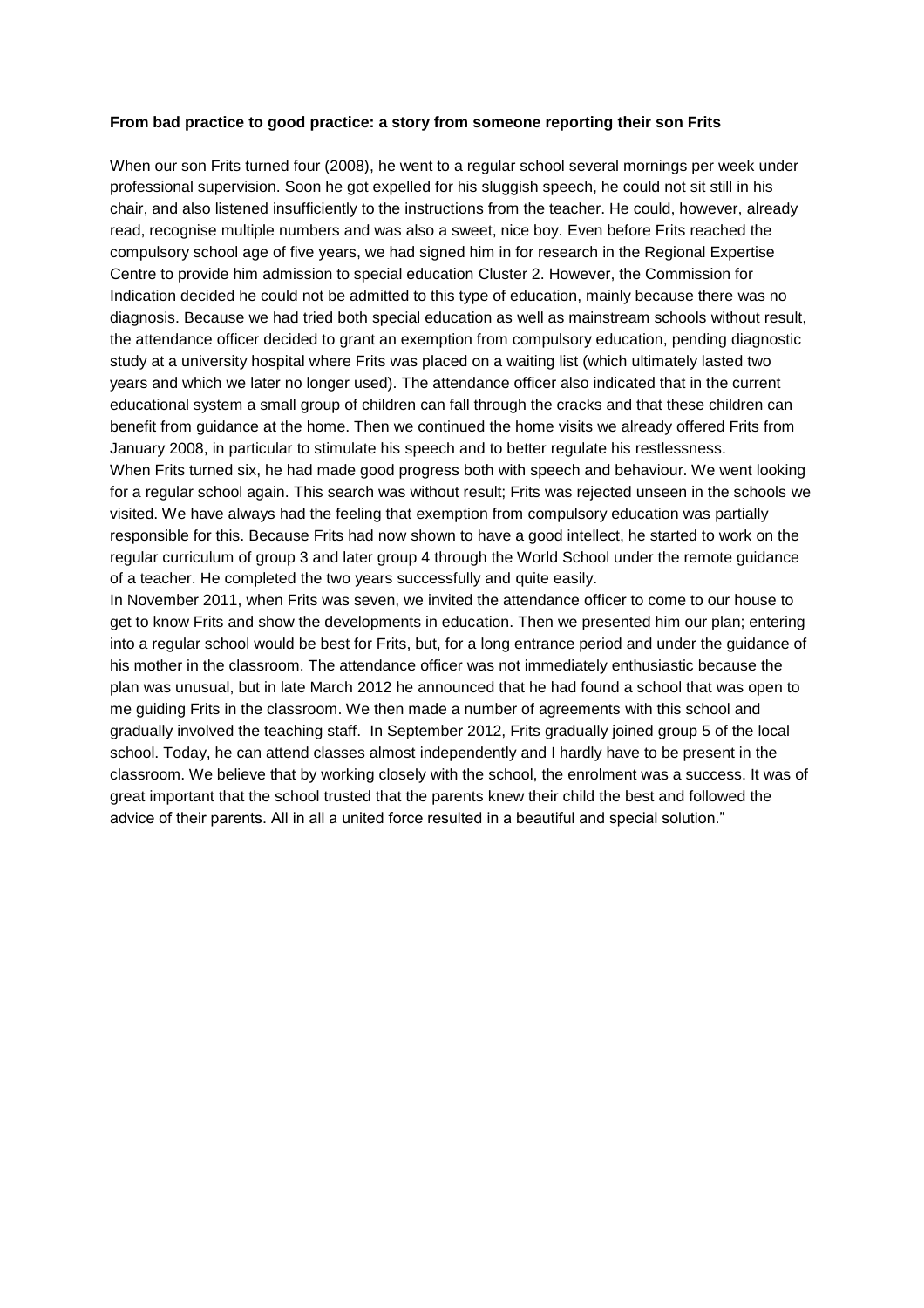## **3.3 SUPPORT FROM THE EDUCATION CONSULTANT**

#### **Findings**

l

#### *Reaction of the ministry to questions about support for parents*

The Ministry of Education believes that communication with parents is very important. Parents can obtain information in different ways about their rights and obligations regarding education for their child. Their first point of contact for this is the school, which is legally obligated to provide information via the school prospectus. Schools are expected to know the rights and duties provided to them by law or condition. Parents, however, may be expected to also take responsibilities regarding information and expectations and, if necessary, enter into dialogue with the school. Parents can also seek information on public sites like www.rijksoverheid.nl and the digital school guide. They may also call the main number of the national government 1400 and the parent information point 5010. In addition, parents who have questions can also contact the partnership and the municipality, says the ministry. If parents are not satisfied with the range of adequate education offered to their child by the school, they can turn to an educational consultant, according to the ministry.<sup>12</sup> The tasks of education consultants are to advise, support and mediate in tough school placements of students with an individual pupil funding<sup>13</sup>, or students who have been at home for more than four weeks without any prospect of school placement. Education Consultants are independent. Parents, schools and school attendance officers can turn to them free of charge. The ministry believes that education consultants have a very constructive way of working and is therefore considering ways to strengthen that role.

*Bottlenecks in the education sector: lack of early support and guidance with customisation* The reports and discussions with the education sector showed that parents and children feel little support if problems arise with the school in the search of adequate education. Several parents believe that schools decide without them, and these decisions are incomprehensible to them. They only have the need to be included in the process. Many parents indicated that they feel the school does not take them serious. They do not know where to go for advice or support regarding the needs of their child. Statements from the complaints committees are not binding and, moreover, the situation usually already escalated in such a way that the problem is now between kids, parents and school and cannot be resolved by a decision from the complaints committee. Also, as long as the child has not (yet) been indicated, or has not been home for four weeks without the prospect of school placement, no appeal can be made to the educational consultant. Precisely at this stage, they have a strong need for help. By the time the educational consultant can be used, the situation is often jammed, the parent says. Schools say they sometimes get stuck with parents concerning the borders indicated by a school to provide adequate education. If a child, possibly with extra help, can handle mainstream education, then that should be the case. Sometimes this is not possible however, and the child then needs extra care. This can be offered through special education, but parents often disagree here; they want the school to adapt in such a way that the child can remain enrolled in the school. According to the schools, education consultant could make a good contribution at this point by mediating early between parents and schools to break the power struggle that often arises, and work towards the same goal. This expertise is needed here regarding the possible customisation within the school and when, for

 $12$  To support the Individual Pupil Funding in 2003, the minister of Education deployed education consultants to advise parents and schools and assist in educational issues concerning a child with a disability, illness or disorder (a child with a cluster indication). This involves problems of placement, suspension, removal, use of Individual Pupil Funding or disagreement about the treatment plan. Education consultants also aim to find solutions for children who have been sitting at home for a long time without any prospect of an educational place. As of August 1, 2009, the Education Consultants are part of the Support Schools and Parents Foundation (Stichting Ondersteuning Scholen en Ouders (SOSO)).

<sup>&</sup>lt;sup>13</sup> Individual Pupil Funding [Leerlinggebonden financiering (LGF)] is a budget that schools receive for teaching pupils with a disability or impairment who cannot receive regular education without additional amenities. The money can be used for, for instance, additional guidance or modified materials. This budget is also called 'het rugzakje' [the backpack]. To qualify for LGF students must have a cluster indication.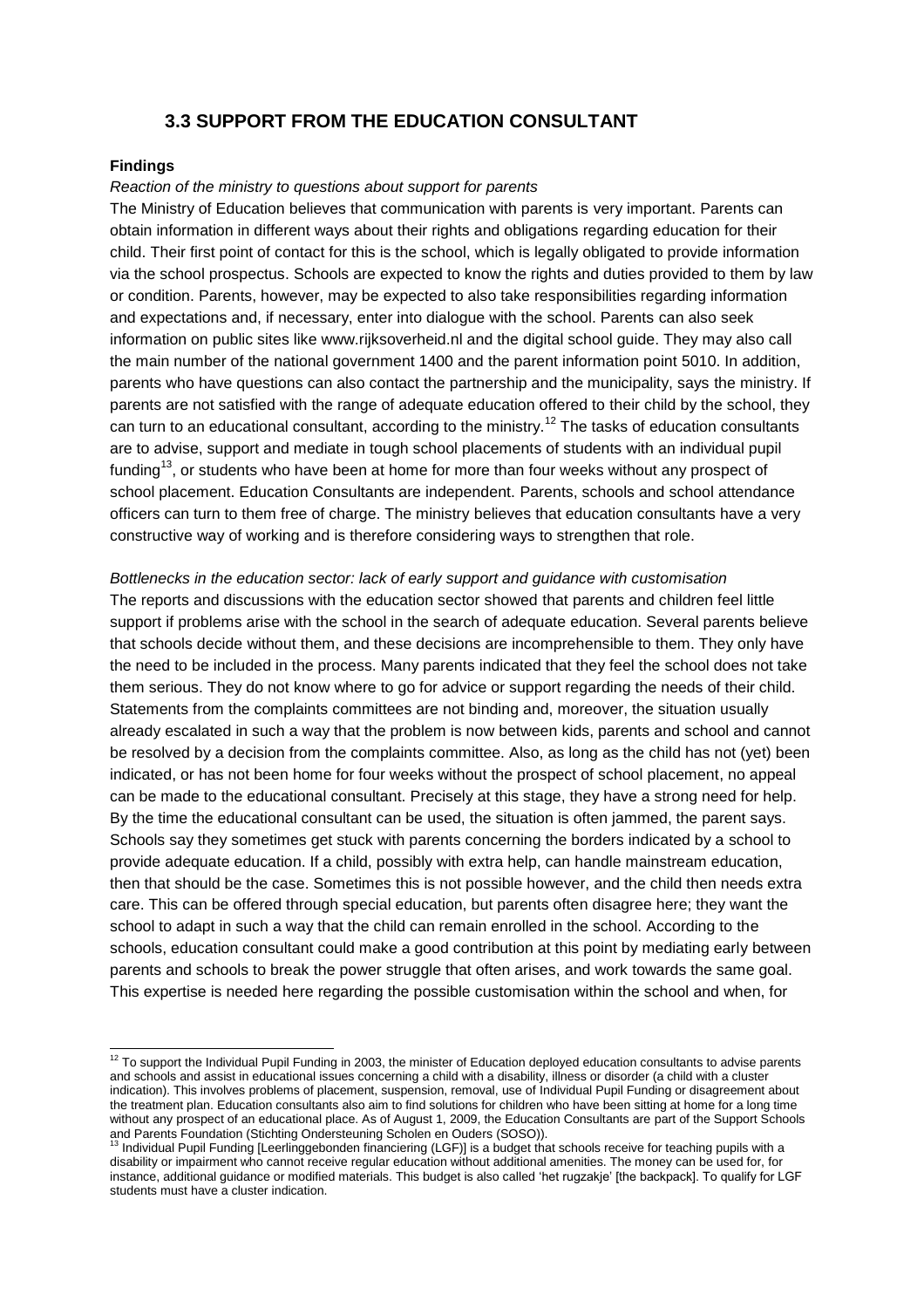example, special education could be an option. Communication concerning this issue is often difficult, according to the schools.

#### *Other sources; the annual reports of the education consultants*

The report of the education consultants 2010-2011 shows that parties now quickly find their way to the education consultants. For example, there are attendance officers who regularly contact education consultants to discuss files with which they need help. Sometimes the education consultant gives tips to help the attendance office. If necessary, they can be referred to the office for registration as a (mini) case. Care coordinators from schools, parents and fellow education consultants appear to have an increasing need to first submit an 'exploratory' question to an education consultant. An education consultant can advise the following steps, and quickly determine whether the problem justifies a (mini) case. Extending the work of the education consultants would meet the growing demand for advice and mediation at an early stage. Even a regional telephone consultation one or two mornings a week could limit the number of (mini) cases, says the report. The report of educational consultants 2011-2012 refers to this point once again.<sup>14</sup>

#### **Summary and conclusion**

The third bottleneck revealed during the study is that there is a great need for early expertise in customisation with parents, schools and school attendance officers. This need included support, advice and mediation. The report also shows that the education consultant can provide for this need, but can only be deployed after the child has been indicated or has not been to school for four weeks or longer. Therefore, by making it possible for the parties involved to do an early appeal to the education consultant, this bottleneck could be solved. This means that the education consultant can be consulted when there is a need for his assistance in the search of an adequate place for the child with special educational needs. Independent and expert guidance is essential at this point, in order to guide the process and prevent or break the escalating pattern that can arise between parents and schools. Furthermore, the education consultants, with their knowledge and experience, can think along (exploratory) about the specific needs of the child and the early customisation as early as possible. As a result, indication or sitting at home could in some cases even be prevented. The registration criteria for cluster indication and four weeks of sitting at home should therefore be abandoned. This is especially important in the run-up to the Adequate Education Act. It can be expected that this will lead to more consultation requests, especially because from that moment the national indication system will be abandoned. <sup>15</sup>

l <sup>14</sup> See note 9 and 10

<sup>&</sup>lt;sup>15</sup> See paragraph 3.6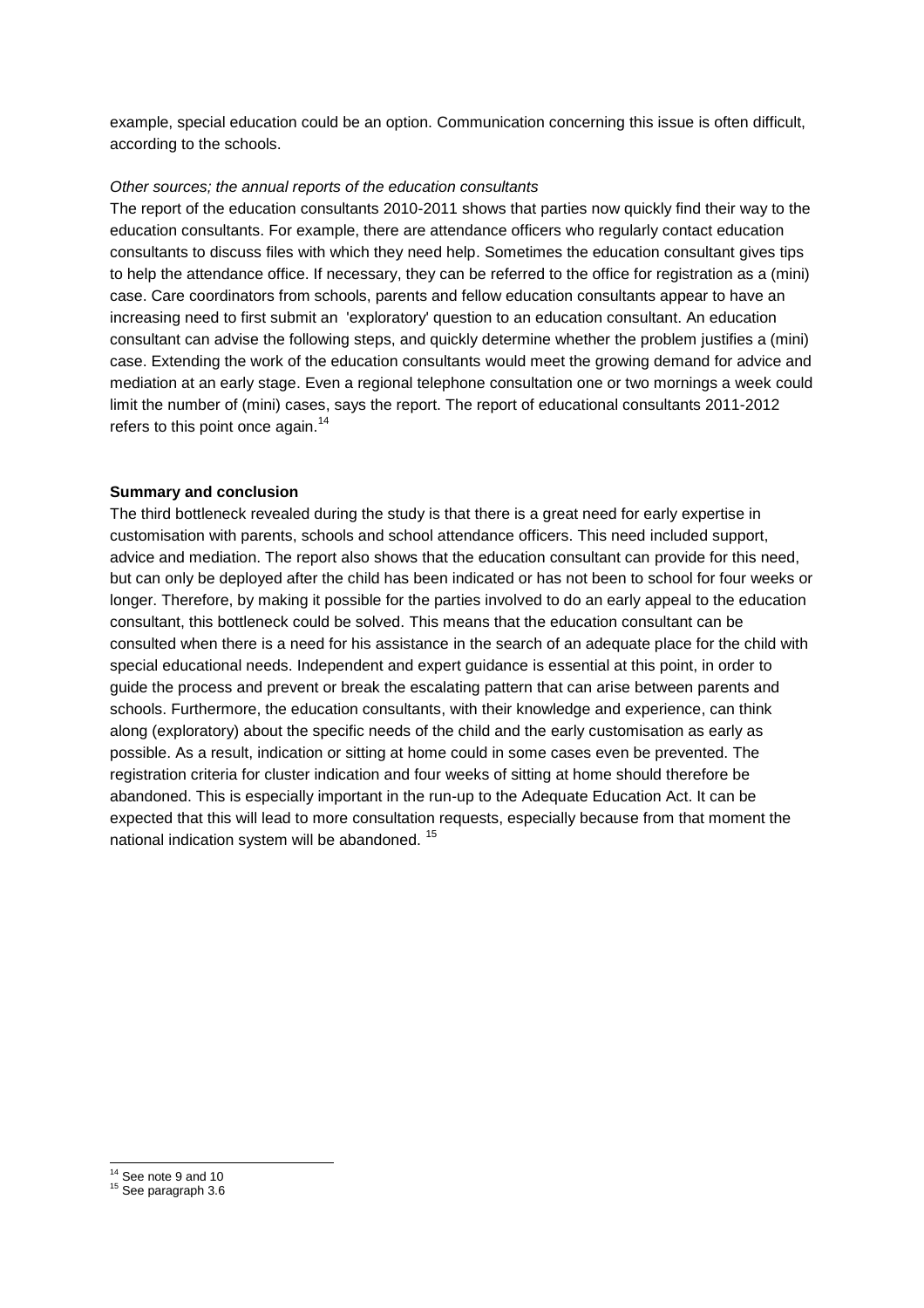## **3.4. SCHOOL ATTENDANCE OFFICER**

#### **Findings**

*Reaction of the Ministry to questions about the role of the school attendance officer* The Ministry of Education indicated during the study that the attendance officer plays a central role in the chain to combat school absenteeism. He mediates problems between parents, students and school management in the field of compulsory education. When parents fail, the attendance officer may draw up an official report, and then through the prosecution the case can be brought to court. To strengthen enforcement for schools, the monitoring of compliance with the Compulsory Education by schools rests with the Education Inspectorate since January 1, 2012. The Inspectorate may impose administrative fines if schools fail to comply with the Compulsory Education Act. The attendance officer has a signalling role towards the Inspectorate when it comes to school absenteeism. The role of the school attendance officer is therefore complementary to the supervisory role of inspection in schools. If a child comes to sit at home it is, according to the ministry, of importance that the school reports this as soon as possible to the attendance officer and/or the RMC coordinator,<sup>16</sup> so that wavs can be sought to get the child back in school. Secondary schools and vocational schools must report absenteeism with the absenteeism counter of DUO.<sup>17</sup> Primary schools should report it to the municipality. In addition, municipalities report annually in the form of compulsory education reports, in which school attendance officers register and report in accordance with the definitions used by DUO. The purpose of this is to get a better idea of the number of truants and to take action, according to the ministry.

*Reaction of the inspection to questions about the cooperation with the attendance officer* The Education Inspectorate reported having regular consultations with the attendance officers. This concerns in particular the implementation of the cooperation agreements that the inspection has concluded with a number of municipalities, and the framework for municipal assessment that was established in that regard in close consultation with the school attendance officers. The attendance officers are increasing their expertise to make the implementation of the cooperation agreements successful. The inspection also takes part in the Policy Consultation attendance officers (BOL). This consultation concerns a multitude of topics, from legislative changes to effects and effects, but also about relationships with the prosecution, said the inspection.

*Bottlenecks from the education sector: school attendance officer too focused on enforcement* The reporting and the conversations that employees of the Ombudsman for Children have held with children sitting at home, parents and professionals showed that there is a big difference in the way school attendance officers approach their work. These differences were put forward both by the schools and the parents. For instance, a parent reported that in two similar cases the attendance officers had acted differently. One allowed home schooling through the World School, while the child stayed enrolled in a regular school, while the other did not allow this and wrote a report due to the failure to comply with compulsory education. Furthermore, significant differences in quality between the school attendance officers were identified. Some barely had legal expertise and hung close to (the opinion of) the school, while others were specialised in truants problems in children with special educational needs and actively sought customised solutions. Schools also experienced contacts with school attendance officers differently. One school had regular contact with a steady attendance officer, while another school could not name a specific name of an official. As a result, the school did not quickly report a student with a school attendance officer, because of the idea that the student's problem would not be resolved anyway. The school attendance officers showed different ways of

l <sup>16</sup> The coordinator of the Regional Registration and Coordination Points

<sup>&</sup>lt;sup>17</sup> DUO is the executive agency of the government for education. See www.duo.nl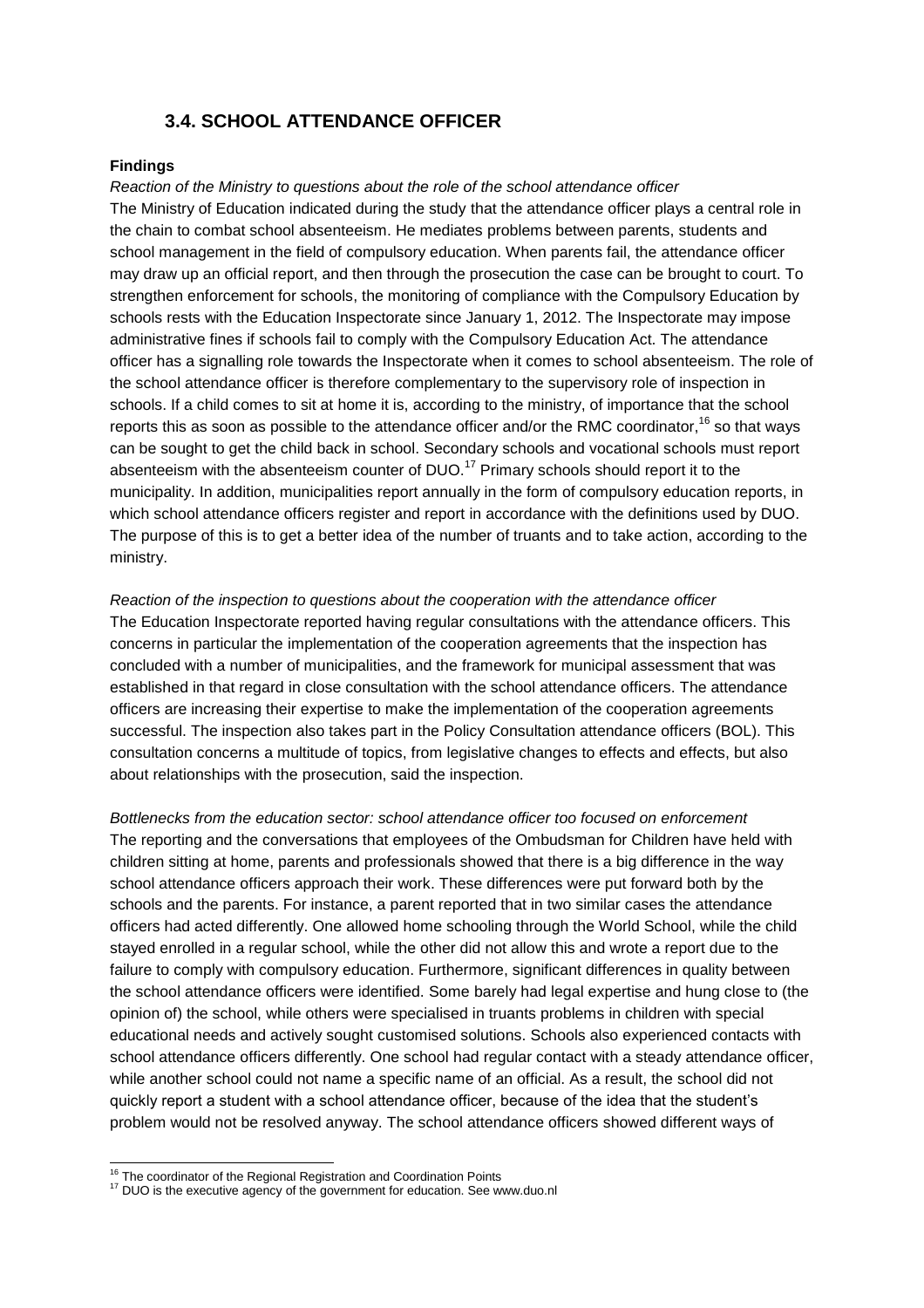acting among themselves as well. Some interpret their task as very strict and try to act from the compulsory education perspective. Others have a broader view of their task and try to act from the perspective of the right to education. Legally authorised or not, their goal is to achieve a customised solution, so that the child can still receive education.

Furthermore, many parents felt that the attendance officer made decisions behind their backs without consulting them, and only informed them afterwards about the measures that would be taken regarding their child. However, positive stories were also heard from the education sector, such as school attendance officers who, despite legal restrictions, found practical solutions together with the parents and school. Or, attendance officers who urged schools to take appropriate measures to allow the child to receive education at that school.

A frequently heard comment was that an attendance officer should position himself as a co-thinker, not only as a controller. In addition, it was reported several times that school attendance officers exempt a child with problems from compulsory education too quickly, simply because of the 'hassle'. Although the parents and the child wanted adequate education, the only solution that was put forward was exemption because no one could find a suitable offer. The feeling that prevailed was to be sent from pillar to post without any prospect of education.

It was also reported several times that in some municipalities officials conduct the monitoring of compulsory education next to their regular work. Also, if a municipality has only one attendance officer, it happens that in the event of a temporary illness or vacation there is no school attendance officer available at all to consult, according to the education sector.

#### *Criminal prosecution or care report to the AMK*

Furthermore, for many parents of children sitting at home and professionals in the field, it is a thorn in the flesh when an attendance officer eventually proceeds to the preparation of an official report. This, while the parents had indicated to be benevolent but had no solutions either for their child who, because of special educational needs, is difficult to place. Drawing up a report in these cases is, contrary to what the Secretary of State says, often not the solution, with an additional adverse consequence that parents and/or their child with the sentencing of the judge also get a criminal record. Furthermore, the parents lose faith in the school attendance officer, who first appeared as an ally, but then proceeds to prosecution.

It was also often heard that school attendance officers eventually made a care report to the AMK. This, however, did not lead to any improvement, because the AMK or family guardian could not find a suitable school either for the child, which made the problems for the parents even bigger and more complicated.

#### *Little attention to absenteeism*

Another problem that was raised is that school attendance officers are too little engaged in permissible absenteeism, while this absenteeism often has the same underlying problems as signal absenteeism and in the end often leads to unauthorised absence. Schools and school attendance officers should be more aware of this, so that there could be early intervention, possibly in cooperation with a pediatrician, Often these children are only in the picture when they fall behind with the curriculum.

#### *Day of the Compulsory Education 2013*

As mentioned above, the State Secretary indicated in his letter of March 21, 2013 to the Lower House that the figures showed progress. This was also thanks to the professionalism of the school attendance officers. With a grant from the Ministry of Education in 2012, Ingrado had developed exams for the special investigating officers (BOA), where in the renewed boa structure for school attendance officers, continuing education was provided. A further important change was that additional competence requirements for school attendance officers, introduced on January 1, 2013.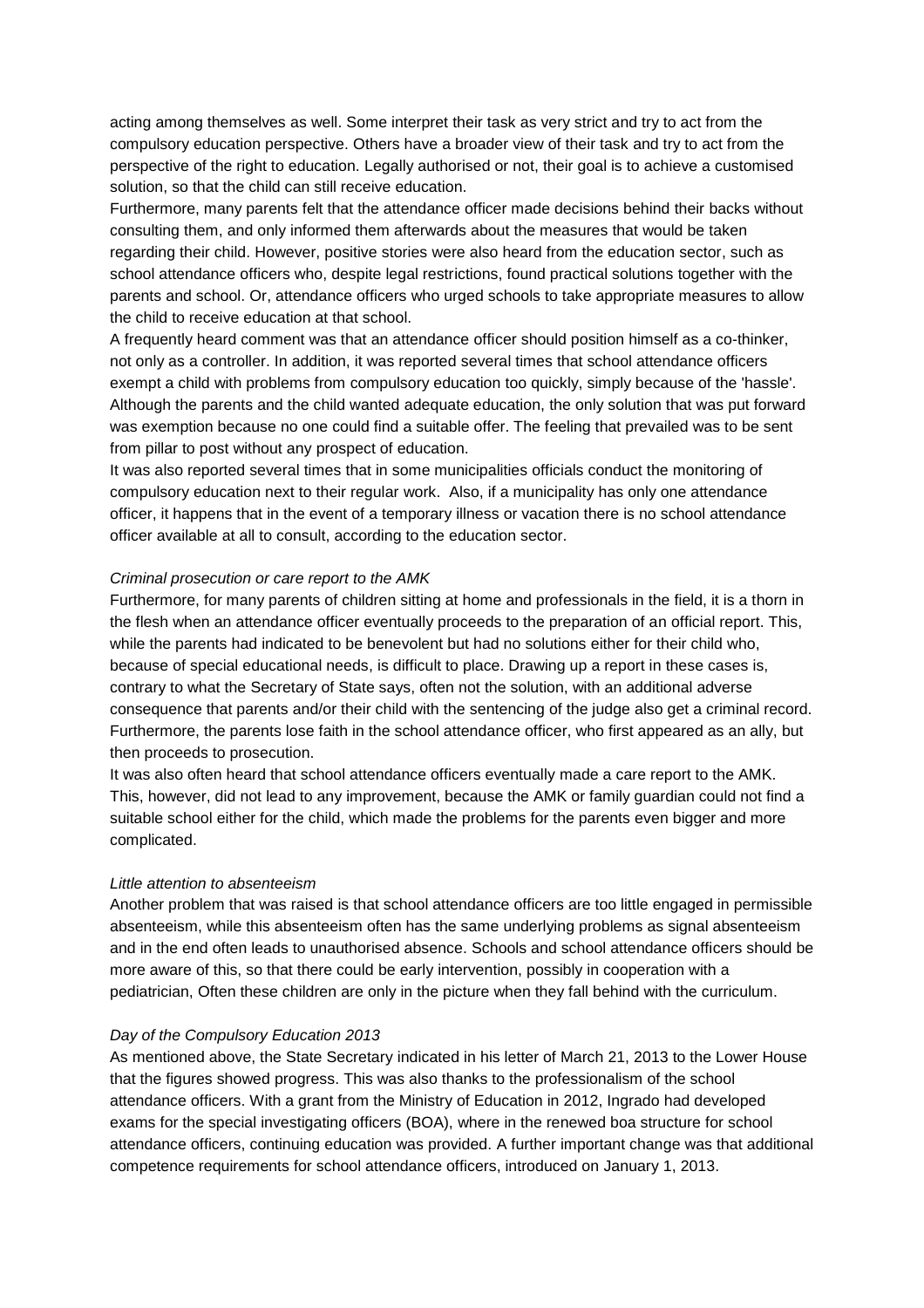The State Secretary also indicated that the official report with the compulsory education enforcement proved to be an effective tool. The attendance officer had made use of this 4% more in the 2011-2012 school year said the State Secretary. However, given the bottlenecks that have emerged in this study, the Ombudsman for Children wonders whether the preparation of these records has been effective in trying to get the children with special educational needs to go back to school.

#### **Summary and conclusion**

The fourth bottleneck that was revealed during the study was that the attendance officer focuses too often on enforcement of the Compulsory Education Act and too little on the initiation of customisation. They therefore do not think along sufficiently to find a suitable solution. To solve this problem, every school attendance officer should act from the perspective of the right to education, and not only from his role as enforcer. This task has to mainly have a social care character, whereby it is very important to identify risk and protective factors among children, parents and the school. The evidence also shows that proper information, communication and early intervention are key components, as well as creative thinking with parents and the school to still come up with an appropriate solution. Only this way, it can be ensured that customised solutions can be found to keep the child with special educational needs in education or guide them back to education.

To integrate the right to education perspective in the work method of school attendance officers, there should be a better investment in expertise in the area of customisation and its possibilities within the (practical) training and retraining. The attendance officers should also have the room to follow this training.

Additionally, the attendance officers should work together more often. By organising the monitoring of compulsory education at regional level, especially in smaller communities, quality, continuity and uniformity are further enhanced and safeguarded. In an organised context, the school attendance officer also acts as a bigger player in the provision of signals to the inspection or to the Ministry.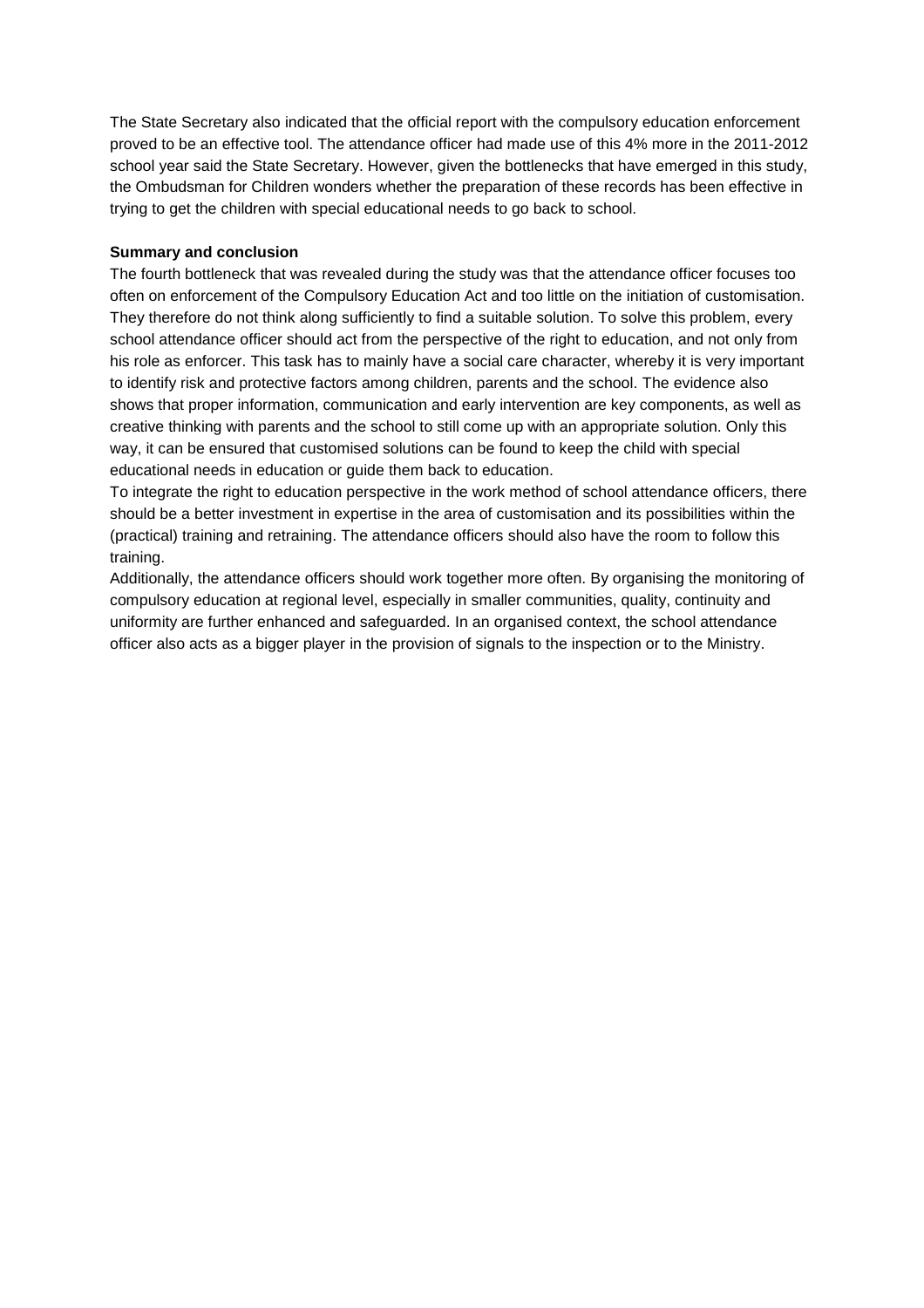#### **Good practice**

**The Hague approach** Within the municipality of The Hague, six attendance officers are structurally available for children who are at home or are likely to end up at home come with a complex issue. This is how they differentiate in tackling different types of absenteeism and underlying problems. With ten days of absence from school, the child is already indicated as a truant. For this reason, attention will be paid to the problem at an earlier stage and an intensive approach can be used. Furthermore, the attendance officer has consultations every six weeks at schools for secondary education, so that there is structural contact and they can regularly point out to the schools what they should do, namely: register and report absenteeism. The attendance officers will then actively work with a truant and visit the school. It is expressly agreed with the care coordinator of the partnership who does what. The school attendance officer also addresses the school if a student is wrongly expelled. The special primary schools are connected to permanent committees of pupil care, and there is a BOVO present to facilitate and guide the transition to secondary education.<sup>18</sup> The approach of The Hague works. The new system has halved the number of truants. That is also because the municipality is on top of it. If you do not have such a municipality or there is only one attendance officer for all educational cases, then the possibilities are much less.

#### **Good practice**

#### **Holland Rijnland approach**

The Regional Office Compulsory Education Holland Rhineland is responsible for the performance of compulsory education tasks for all municipalities in the Leiden region and Duin- en Bollen area since 2002. The mission of the office is to ensure the right to education from 5 to 23 year olds. The agency carries out this mission by focusing on the student and from that position reminds all concerned of their responsibilities. The agency proposes to deliver customisation, wherein it searches within the framework of regulations to find solutions to (imminent) school absenteeism. Whether it is signal absenteeism, absenteeism with underlying problems, or a search for a suitable place of education, the Office always uses an integrated approach of one attendance officer, one student, one family and one plan. In this methodology, the parties involved make arrangements together with the parents. Compulsory Education does not talk about students but with students and their parents. By documenting agreements, parties can hold each other accountable to fulfil those commitments. Each party carries out what lies within its (final) responsibility, although it is sometimes a search to find out who is actually responsible. The office has to balance its role and position per situation. The interests of the child and the right to education are paramount here.**<sup>19</sup>** The dropout in Holland Rhineland fell for the fourth consecutive year. Preventive measures and customised guidance prove to be important conditions to keep the children 'on board'. The Office can offer this through regional organisation and cooperation. Collegial consultation takes place regularly and there is constant search for 'short lines'. Also, because of the regional organisation, compulsory education is much less vulnerable to dropouts. They work together with education consultants, with Conduct Work and Youth Work and are part of the municipal cooperation, and guide, in addition to the student, the parents as well in a return to school. All this increases the quality and effectiveness of compulsory education.

l

<sup>&</sup>lt;sup>18</sup> For more information, see www.bovohaaglanden.nl

<sup>19</sup> For more information, see www.hollandrijnland.net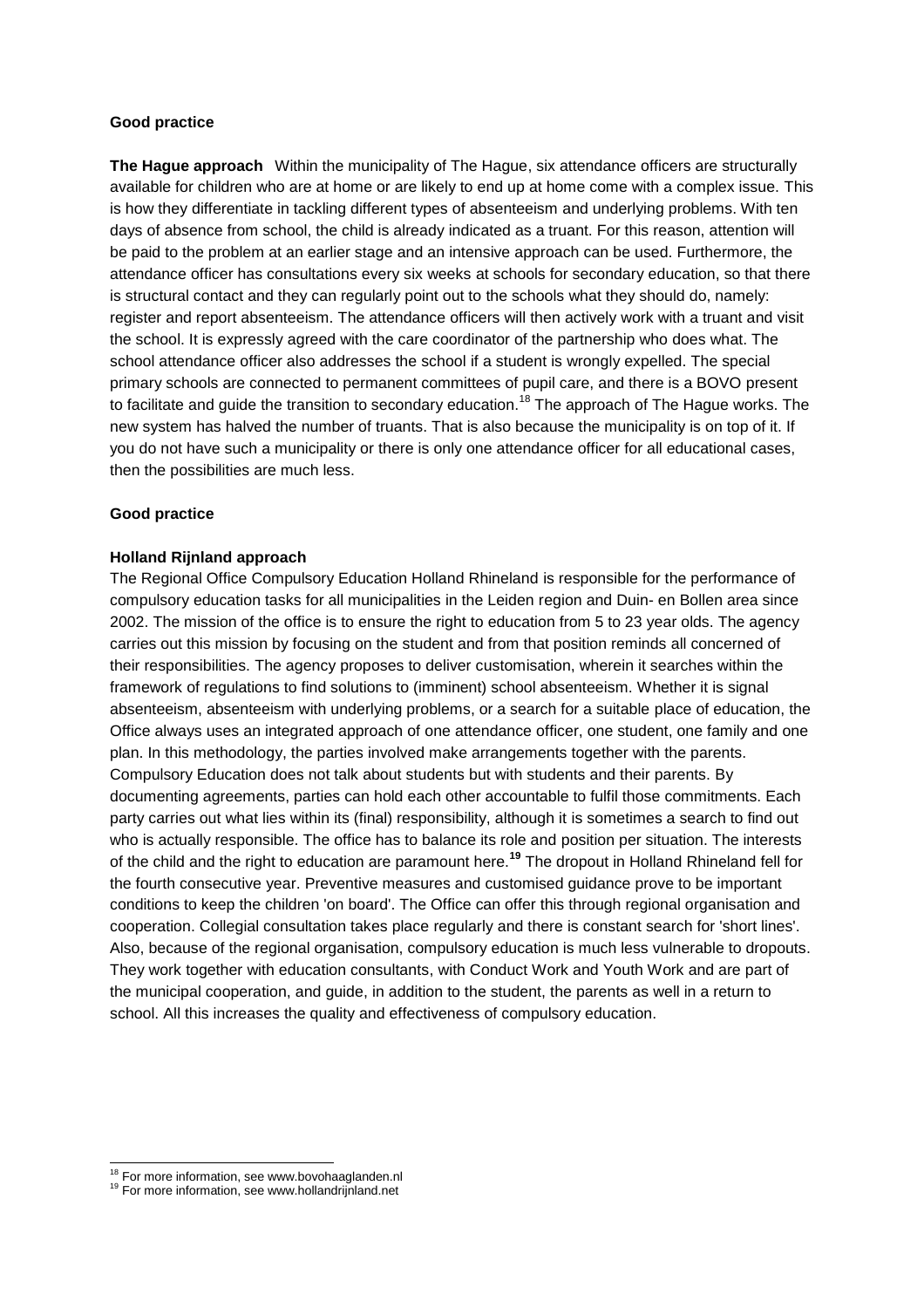## **3.5. LEGAL POWER**

#### **Findings**

*Reaction of the Ministry to questions about the enforcement of the right to education* As mentioned under 3.4, the Ministry of Education indicated during the study that the attendance officer plays a central role in combating school absenteeism. He mediates between parents, children and school, but when parents fail the attendance officer may draw up a report and bring the matter before the courts. The attendance officer is complementary to the supervisory role of inspection in schools. The Ministry sees no reason for an additional provision for supervision and enforcement.

#### *Reaction of the inspection to questions about the need for legal power*

The Education Inspectorate does not see a role for itself in individual cases. If cases lead to an impasse, parents can seek the assistance of the education consultant. The attendance officer may also proceed to enforcement, if parents do not enrol their child. The Inspectorate has no particular desire to play a role in these individual cases, but indicated that more generally in the best interests of the child could be explored whether it is necessary to realise (more) legal power and how this could be best achieved.

#### *Bottlenecks from the education sector: lack of ultimate responsibility and legal power*

The Ministry focuses formally on enforcement of the Compulsory Education Act and outlines the closed system, which starts working if it is violated. The Inspectorate refers to the education consultant, but then also points to the attendance officer, who must make an enforcing decision if a case is stalled. However, the reports and the interviews conducted with professionals show that problems can arise at that very moment and cannot be solved by persecution. In the search for adequate education, the situation may lead to a prolonged impasse because subsequent steps are not taken and it remains unclear who has the final responsibility and takes that responsibility. The report indicated that this impasse often occurs after a child has been discussed in a care and advice team. While discussing a child in this team should lead to finding a suitable place<sup>20</sup>, it is often not pursued to actually implement the suggested solutions.

Parents do not know to whom to turn, and the attendance officer feels ultimately powerless, because both his powers to prosecute and exempt from compulsory education will not lead to the desired solution. In finding a solution, a final responsibility is often missing: someone to whom the attendance officer can turn to and 'scale up' the case, after having tried everything possible within his power. Someone who takes over the case and brings the parties together to achieve a definite decision. The education sector also stated that the establishment of an action table could be a good way to expose the problem and discuss the bottlenecks. However, if it should be decided which road to choose, there is often no one who takes the final lead in the chain so that certain measures are actually taken. This may lead to everyone pointing the finger at each other, without being translated into action. As a result precious time is lost; time the child spends at home, often without education. An example of this is the story of a solution that was found for the child in consultation with the education consultant, but could not be realised because the municipality denied the school transport. As a result, lengthy objection and appeal procedures often have to be started with the municipality, time is lost and the solution cannot be executed. Another example is that, after consultation between the school attendance officer, school and education consultant, a suitable solution is found for the child, but stopped because of colliding financial flows. As a result the process may come to a standstill where the child ultimately becomes the victim. In both these cases, the solution could be a practical intervention by someone

 $\overline{a}$  $20$  See reaction Ministry of Education in paragraph 3.1.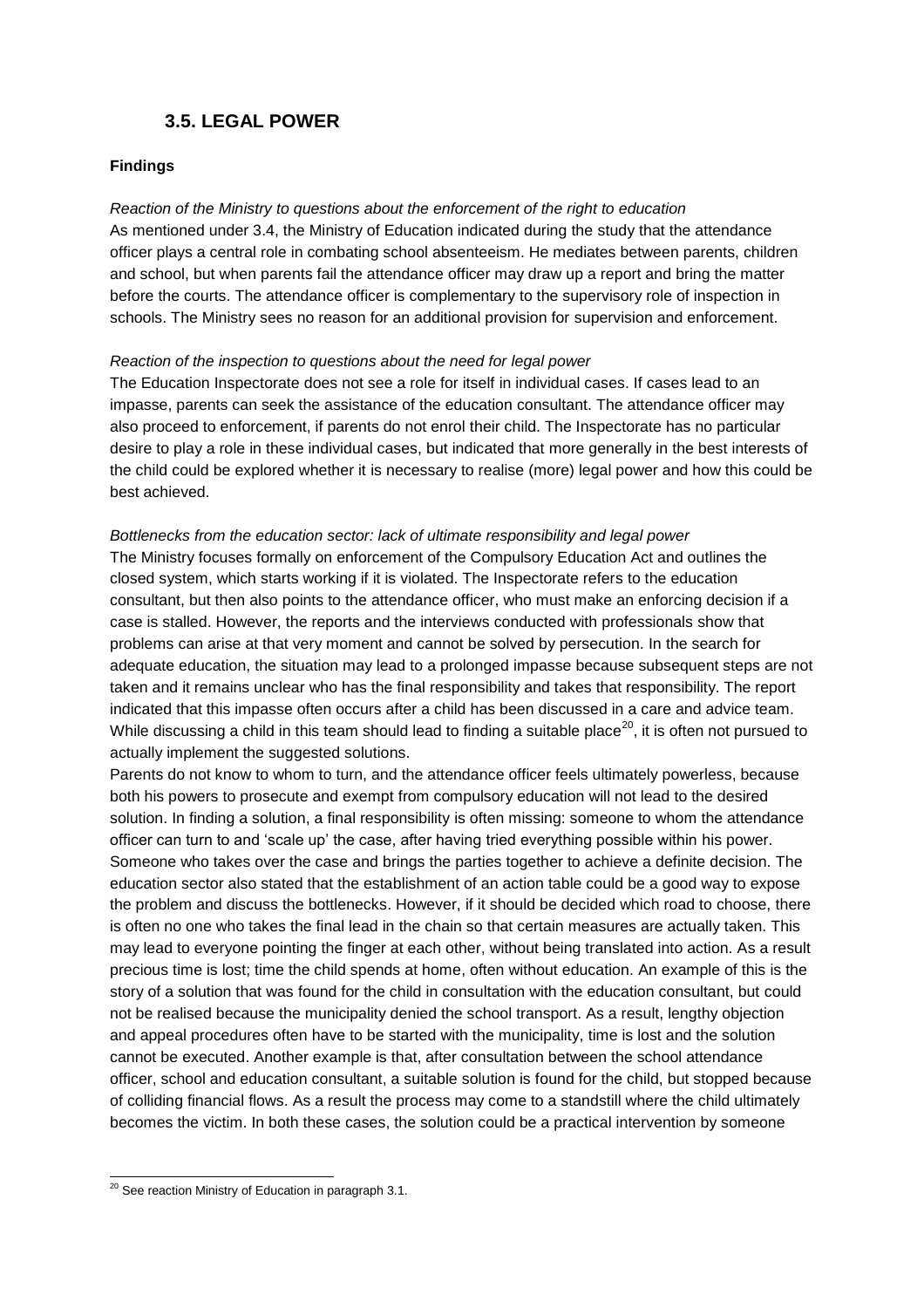with persuasion and legal power. This should be someone who does not believe in limits, but in opportunities and assigns the responsibilities where they belong.

#### *Are final responsibility and legal power already being provided for?*

The attendance officer shall be deemed to act from the right to education, and observe the situation from the needs of the child. He has a central role in combating school absenteeism. His powers are, however, limited; he may maintain compulsory education or exempt the child from education. He lacks the authority to make binding decisions about which option should be pursued. Additionally, situations may arise where he can act insufficiently independent in a case because he has an enforcement role as well. The education consultant is, by contrast, an independent expert who can think along about possible customisation that can be deployed. But this education consultant also does not have the necessary legal power.

Parents can also submit their dispute to the national complaints committee, but this committee also has no legal power with its non-binding statements. Finally, a dispute may be submitted to the court, although the case was usually already escalated and the child cannot go back to the old school. Moreover, the court assesses marginally and does not make substantive decisions about which customisation needs to be deployed.

The inspection also does not take on this task; for individual problems with children sitting at home, the inspection only has a mediating role. The inspection does not take decisions in individual cases. However, the possibility exists for parents and school attendance officers to seek assistance from the project 'Conduct Work'. However, Conduct Work only exists on a project basis so far, its future is therefore not assured. Also, the employees of Conduct Work are sparring partners alongside parties and they have no legal power allocated by the government to enforce the required customisation.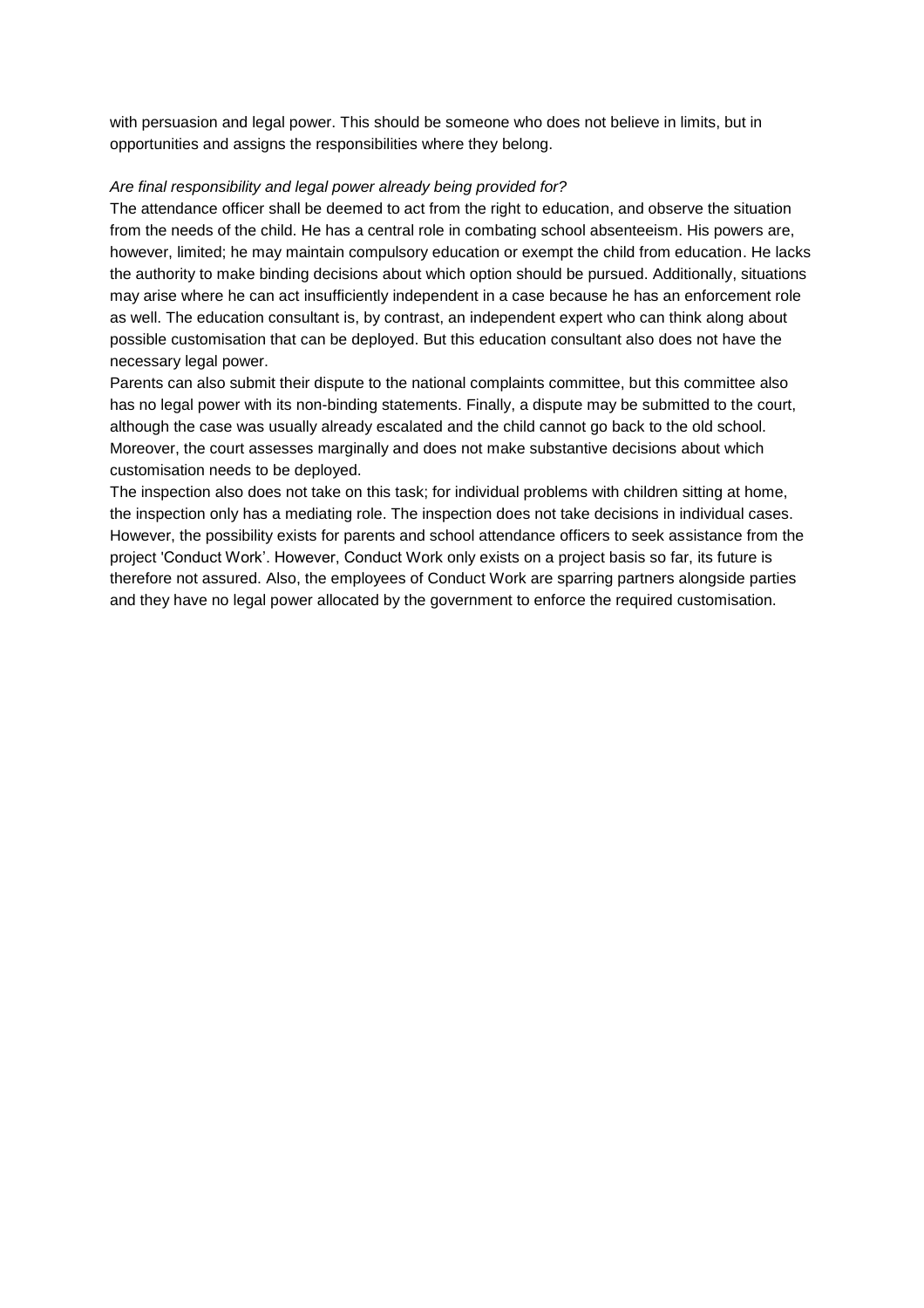#### **Summary and conclusion**

Finally, the fifth bottleneck showed that legal power is regularly missing within the education sector to allow the required customisation to really come to fruition.

Appointing a right to education director for each region with legal power allocated by the government solves this problem. Cases are well discussed within the region at the action tables with the responsible parties, but if the situation nevertheless leads to an impasse, the attendance officer, the child, the parent and/or educational consultant should be able to "scale up" the case to an independent experience expert in the educational field, who looks at the case with fresh eyes. This right to education director should focus on customisation and proceed in a practical and creative manner. He is in charge of chain management and has sufficient powers of persuasion to bring parties together. He must also be able to press ahead and, if necessary, take binding decisions on the necessary customisation. If the case is scaled up, the compulsory education director will have the final responsibility for the child. To ensure the independent position of the person, it is advisable to let the school boards within the region designate a right to education director whom they all trust. When appointing the right to education inspectors the Conduct Work project could play an advisory role.

#### **Good practice**

#### **The Hague approach**

In the previous section, the The Hague approach was described as a good example. If an attendance officer in The Hague does not succeed, however, he can 'scale up' the case to the youth director. He has a position above all chain partners and has more legal power. Because the youth director cannot commit schools to accept a child, the success is mainly dependent on his person, knowledge, tactics, skills and goodwill if a placement is successful. Yet it appears that in practice every case that was submitted to the youth director could be solved so far.

The Hague abolished the action tables, because their operation was not found to be sufficient. The action tables produced good plans but these were, due to the lack of a driving force with specific final responsibility, inadequately implemented and monitored. The newly installed system with only one youth director does work.

## **3.6 ADEQUATE EDUCATION: THE SOLUTION FOR TRUANTS?**

#### *Adequate education*

With the introduction of appropriate education schools are, as of August 1, 2014, required by law to provide a suitable place of education for children who need extra support. The school will have to arrange this extra support in the classroom. If the school cannot provide this support, it must find (within the partnership) another school that can make a suitable offer. If it is not feasible to place the child within mainstream education, an offer may then be made in special education. This is called the duty of care for schools, and means that parents no longer have to go through a complicated indication procedure. The national indication system and the pupil funding are abolished. The budget remains fully available, but now goes directly to the partnership. The partnership divides the budget between the schools that are within the partnership. At least once in every four years, the partnerships establish agreements in a support plan. This should include how schools organise the adequate education in their region, how they spend the money for additional support, how they refer students to special education and how parents or guardians are informed. The Education Inspectorate will include this support plan in the monitoring<sup>21</sup>.

 $\overline{a}$ <sup>21</sup> See [www.rijksoverheid.nl](http://www.rijksoverheid.nl/) and [www.passendonderwijs.nl](http://www.passendonderwijs.nl/) for more information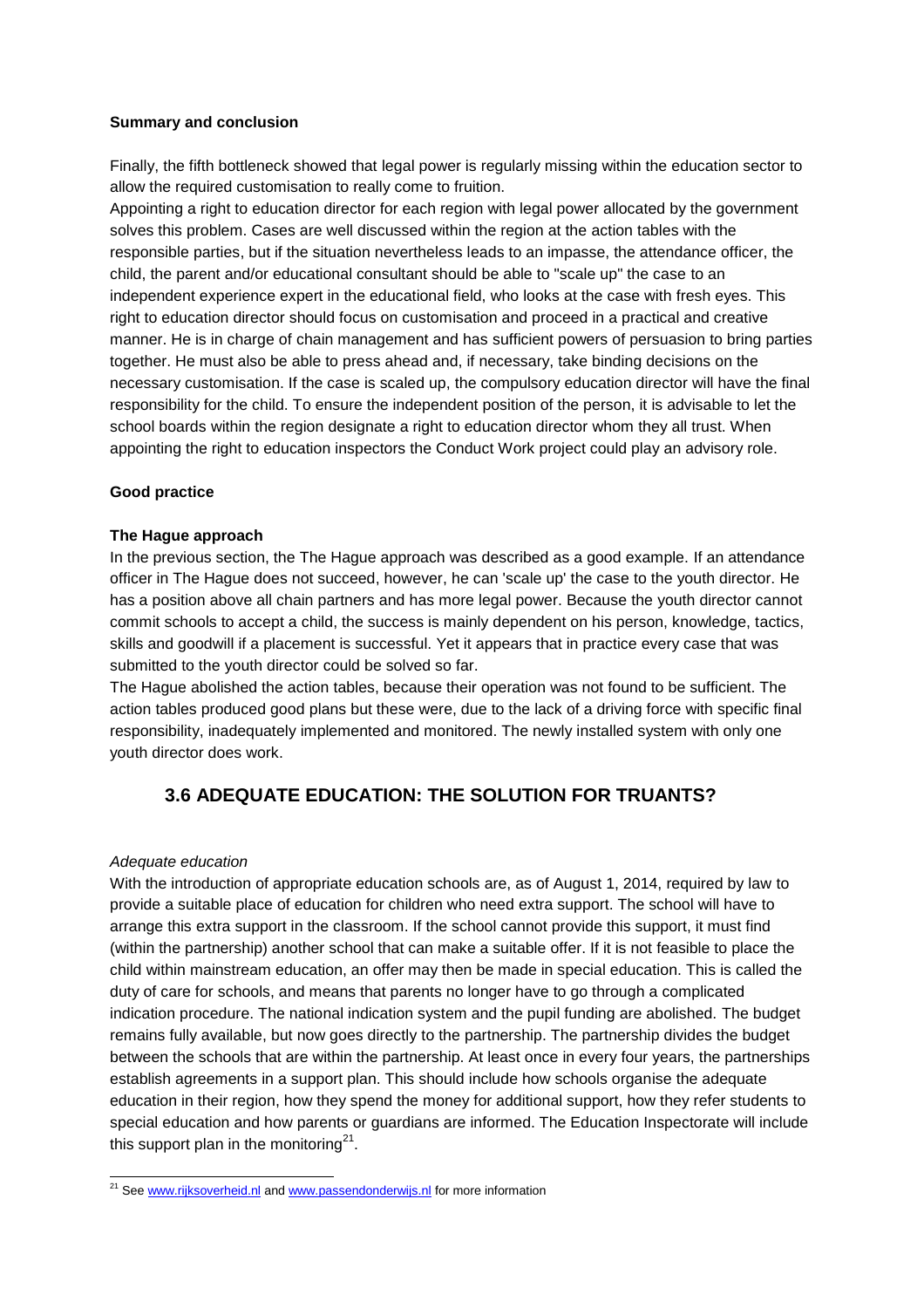#### *The solution for truants?*

As described under 3.1, the Ministry of Education has indicated during this study that the introduction of the new system for adequate education will contribute to the reduction of truants in education. This is because the duty of care for children with additional support needs is secured. The school boards have the responsibility to then find a suitable offer for each student with a need for support. The school should do so in consultation with parents, and where necessary with Youth Care and other partners, based on the support needs of the student who will be going through the curriculum. Like the education sector, the Ombudsman for Children questions the expectations of Adequate Education. The introduction of Adequate Education alone will not solve the issues raised in this study, causing it to fall short continuously. As long as school boards, teachers and school attendance officers are not encouraged in the creation and application of customisation, and the Inspectorate does not adjust its supervision, there will be no change in the new system. Also, the physical compulsory school attendance still applies: an obligation that is not feasible for some children.

#### *Hidden truants*

Chances even are that because of the duty of care, the number of hidden truants (in this study the children who go to school, but do not participate in the regular curriculum) will just increase. This is because no suitable place can be found for the child in the other schools, where the intended customisation can be delivered. And it is indeed the customisation, which can ensure that every child will find a place within education where it can develop to the fullest.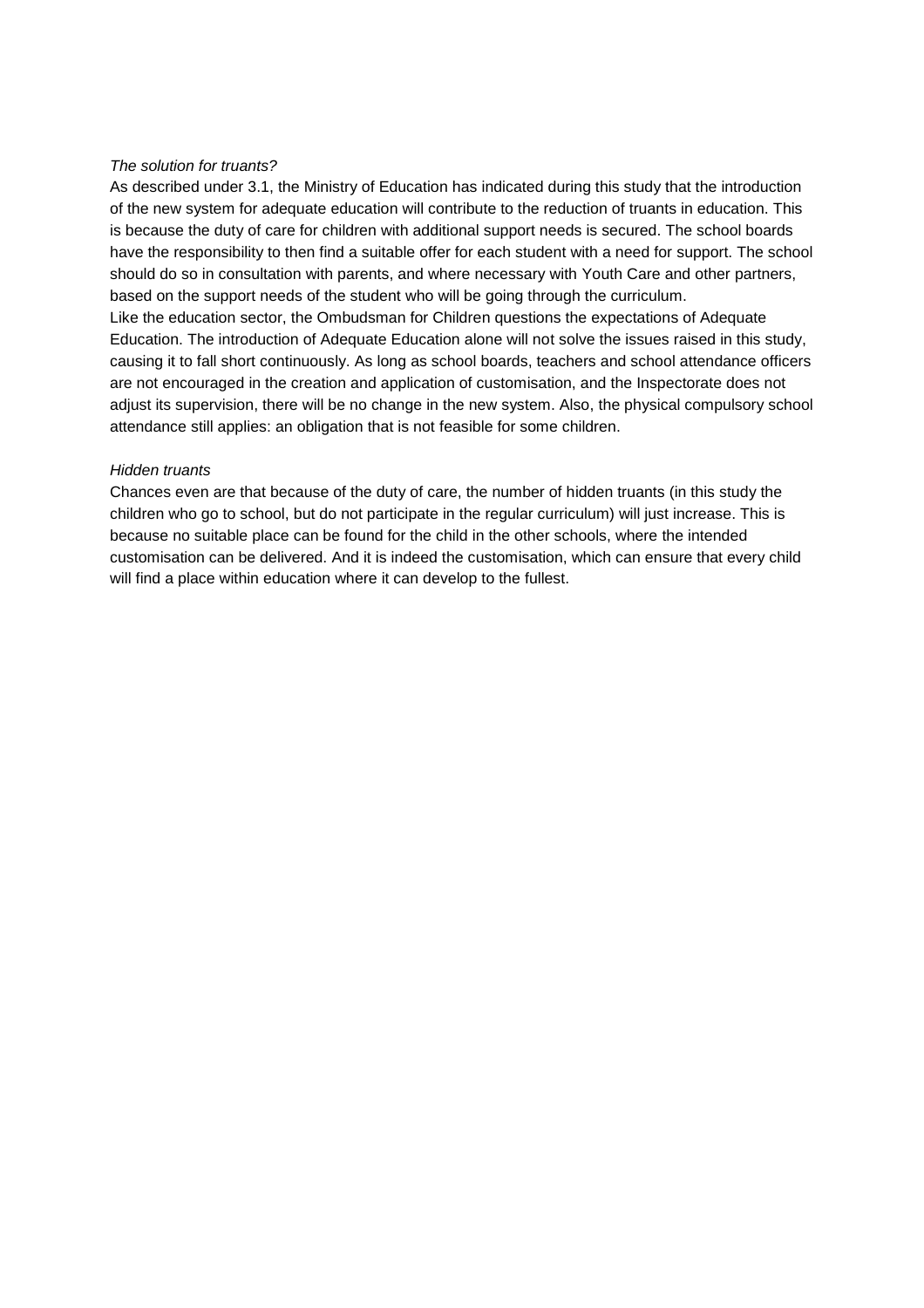### **3.7 FINAL CONCLUSION: CUSTOMISATION AND TRUANTS AGREEMENT**

#### *Bottlenecks*

All children are equal, but not identical. They each have their own qualities and abilities to which they should be addressed and challenged. Instead of labelling and stigmatising, education must respond in a flexible way. The right to education demands to bring out the best in every child. To make this possible, customisation should be provided to children with special educational needs. The Ombudsman for Children concludes on the basis of the findings from this study that, from the education sector, including parents and children, in laws and regulations, but especially in the implementation thereof, too many bottleneck are experienced within the current education system to meet this customisation. Even with the introduction of the new system for adequate education and the associated duty of care, these problems are not solved. This means that children with special educational needs in the medical, social, intellectual or emotional areas, come to sit at home and are deprived of education.

#### *Customisation as a solution*

To arrive at a solution of these problems, it is necessary for the central government and the education sector to change the way they think about education: a shift from compulsory education to right to education. The accent will not be on the supplier of education, but on the child's perspective, what the child needs! Only then the question must be asked as to how this can be made possible. By looking at education from this perspective, the flexibility can be created wherein customisation can be delivered. Only then can adequate education be established that meets the children's rights in the CRC, namely the right of a child to have access to education that is aimed at the fullest possible development of its personality, talents and mental and physical capabilities. From this right to education perspective, measures should be taken to solve the problems. For example, there should be such an interpretation of laws and regulations that there is room for customisation in the education system. The education sector should also be encouraged to create and implement this customisation and the supervision by the Education Inspectorate should be adjusted in such a way that customisation is rewarded. Teachers also need to be informed and consulted. Early support and advice from the education consultant to parents, schools and school attendance officers is of great importance. Furthermore, attendance officers need to integrate the right to education perspective more in their practices and share their knowledge about initiating customisation. Finally, it is advisable to appoint a right to education director per region with legal power allocated by the government, to whom a case can be "scaled up"

#### *Truants Agreement*

In order to implement these measures and jointly make the shift from compulsory education to right to education a step further, the Ombudsman for Children recommends the Minister and the State Secretary to come to a Truants Agreement with the parties from the education sector including the PO council, the Secondary Education Council, the MBO council, the project Conduct Work, Office of Educational Consultants (+ ), the Association of Dutch Municipalities and Ingrado, possibly supplemented by municipal health, mental health care and youth care. For the contents of the recommendation refer to Chapter 1.

#### Finally,

The Ombudsman for Children points out that the school boards and school attendance officers have to continue to involve parents in the process. Although the provision of adequate education is primarily a task of the government, parents are often fully aware of the capabilities of their child; they have